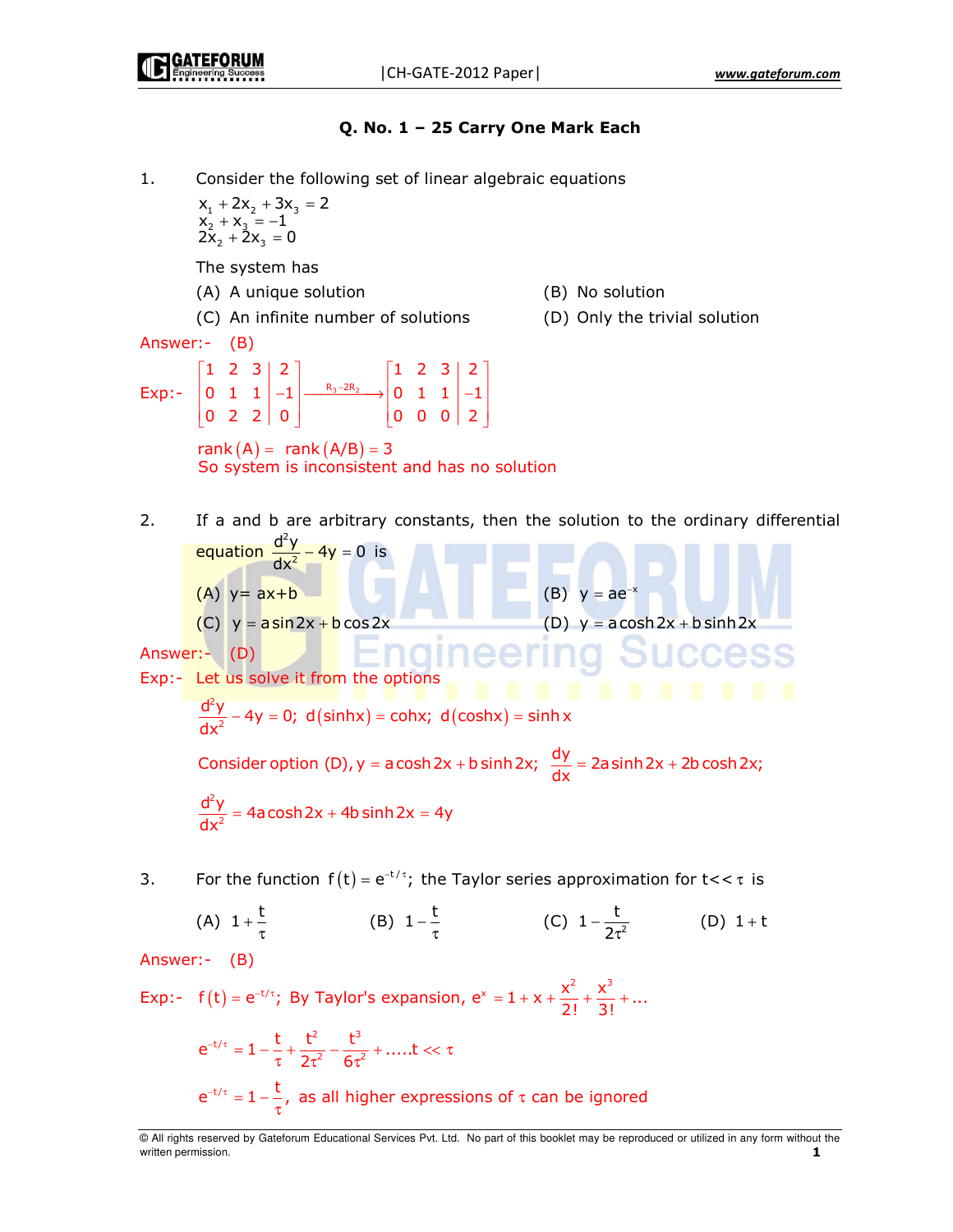$4.$ A box containing 10 identical compartments has 6 red balls and 2 blue balls. If each compartment can hold only one ball, then the numbers of different possible arrangements are

 $(A)$  1026  $(B) 1062$  $(C)$  1260  $(D)$  1620

Answer: - (C)

Exp:- 1 2 3 4 5 6 7 8 9 10

Total 8 balls and 10 places.

Fotal 8 balls and 10 places.<br>Possible arrangements are  $\frac{{}^{10}P_8}{{}^{6121}} = \frac{10!}{6!2!} = 1260$ 

- 5. Consider the following  $(2 \times 2)$  matrix
	- $(4 \ 0)$  $(0, 4)$

Which one of the following vectors is NOT a valid eigen vector of the above matrix?



6. In a throttling process, the pressure of an ideal gas reduces by 50%. If  $C_n$  and  $C_v$ are the heat capacities at constant pressure and constant volume, respectively  $\left(\gamma = \frac{C_p}{C}\right)$ , the specific volume will change by a factor of

(C)  $2^{\frac{\gamma-1}{\gamma}}$ (B)  $2^{\frac{1}{\gamma}}$  $(A)$  2  $(D) 0.5$ 

- Answer: (A)
- $7.$ If the temperature of saturated water is increased infinitesimally at constant entropy, the resulting state of water will be

(A) Liquid (B) Liquid-vapour coexistence

(C) Saturated vapour (D) Solid

Answer:- (B)

<sup>@</sup> All rights reserved by Gateforum Educational Services Pvt. Ltd. No part of this booklet may be reproduced or utilized in any form without the written permission.  $\overline{\phantom{a}}$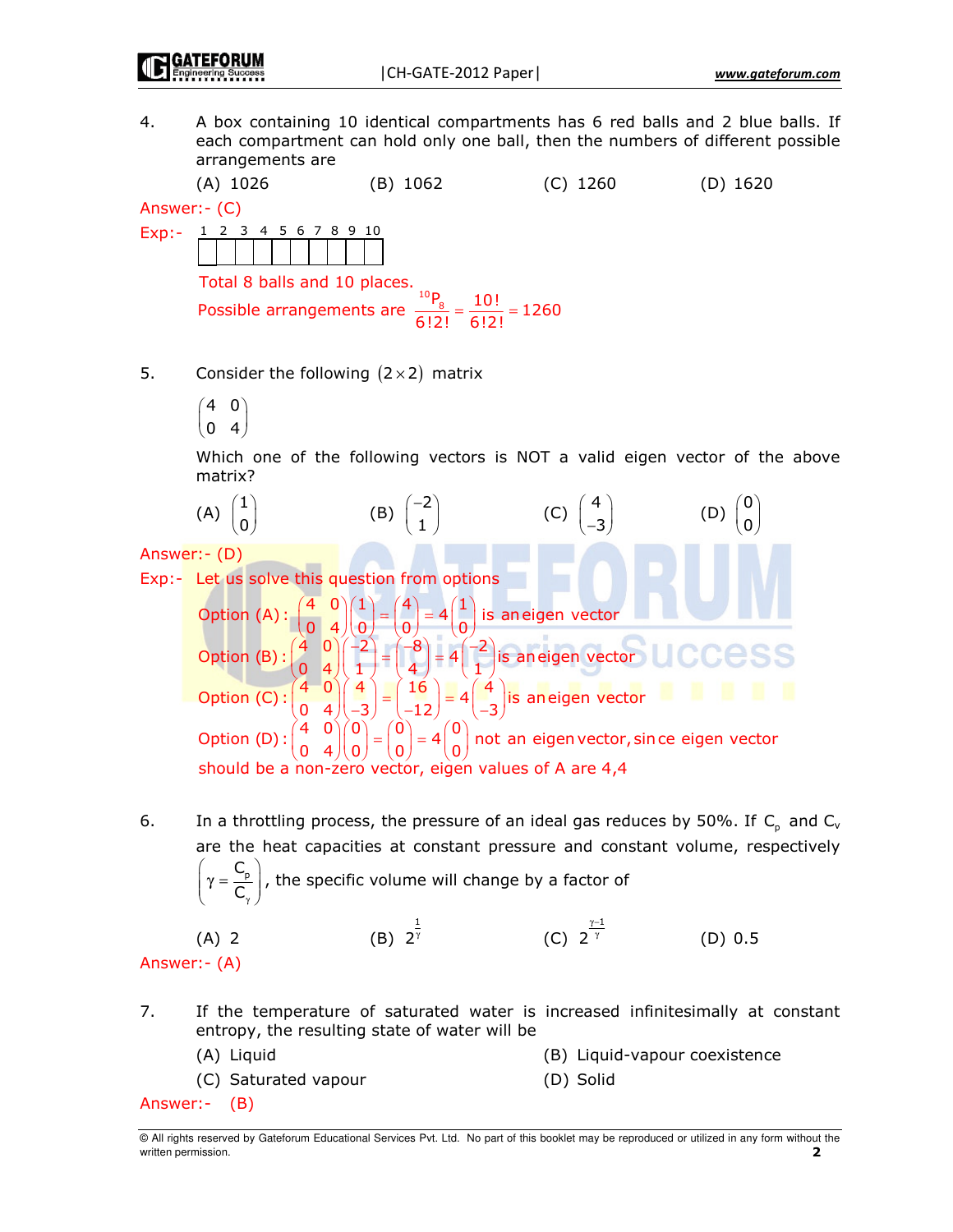8. In a parallel flow heat exchanger operating under steady state, hot liquid enters at a temperature  $T_{h,in}$  and leaves at a temperature  $T_{h,out}$ . Cold liquid enters at a temperature  $T_{\text{c,in}}$  and leaves at a temperature  $T_{\text{c,out}}$ . Neglect any heat loss from the heat exchanger to the surrounding. If  $T_{\text{h,in}} >> T_{\text{c,in}}$ , then for a given time interval, which ONE of the following statements is true?

(A) Entropy gained by cold stream is GREATER than entropy lost by hot stream

- (B) Entropy gained by cold stream is EQUAL than entropy lost by hot stream
- (C) Entropy gained by cold stream is LESS than entropy lost by hot stream
- (D) Entropy gained by cold stream is ZERO

Answer:- (A)

- 9. For an exothermic reversible reaction, which one of the following correctly describes the dependence of the equilibrium constant  $(K)$  with temperature  $(T)$ and pressure (P)?
	- (A) K is independent of T and P
	- (B) K increases with an increase in T and P
	- (C) K increases with T and decreases with P
	- (D) K decreases with an increase T and is independent of P

Answer:- (D)

 $10.$ Water is flowing under laminar conditions in a pipe of length L. If the diameter of the pipe is doubled, for a constant volumetric flow rate, the pressure drop across the pipe

(B) Decreases 16 times

(D) Increases 16 times

- (A) Decreases 2 times
- (C) Increases 2 times

Answer: - (B)

Exp:- For laminar flow, Δρ = 
$$
\frac{32\mu VL}{D^2}
$$
 =  $\frac{32(\frac{4Q}{\pi D^2})^2}{D^2}$  =  $\frac{128\mu QL}{\pi D^4}$   
\n
$$
V = \frac{\text{Volumetric flow rate}}{\text{Cross sectional area of pipe}} = \frac{Q}{\pi D^2} = \frac{4Q}{\pi D^2}
$$
\n⇒ Δp α  $\frac{1}{D^4}$  (for const flow rate)  
\n∴ Δp<sub>2</sub> = Δp<sub>1</sub>  $\left(\frac{D_1}{D_2}\right)^4$  = Δp<sub>1</sub>  $\left(\frac{D}{2D}\right)^4 = \frac{\Delta p_1}{16}$ 

11. The local velocity of a fluid along a streamline can be measured by (A) Pitot tube (B) Venturi meter (C) Rotameter (D) Orifice meter Answer:- (A)

<sup>@</sup> All rights reserved by Gateforum Educational Services Pvt. Ltd. No part of this booklet may be reproduced or utilized in any form without the written permission. 3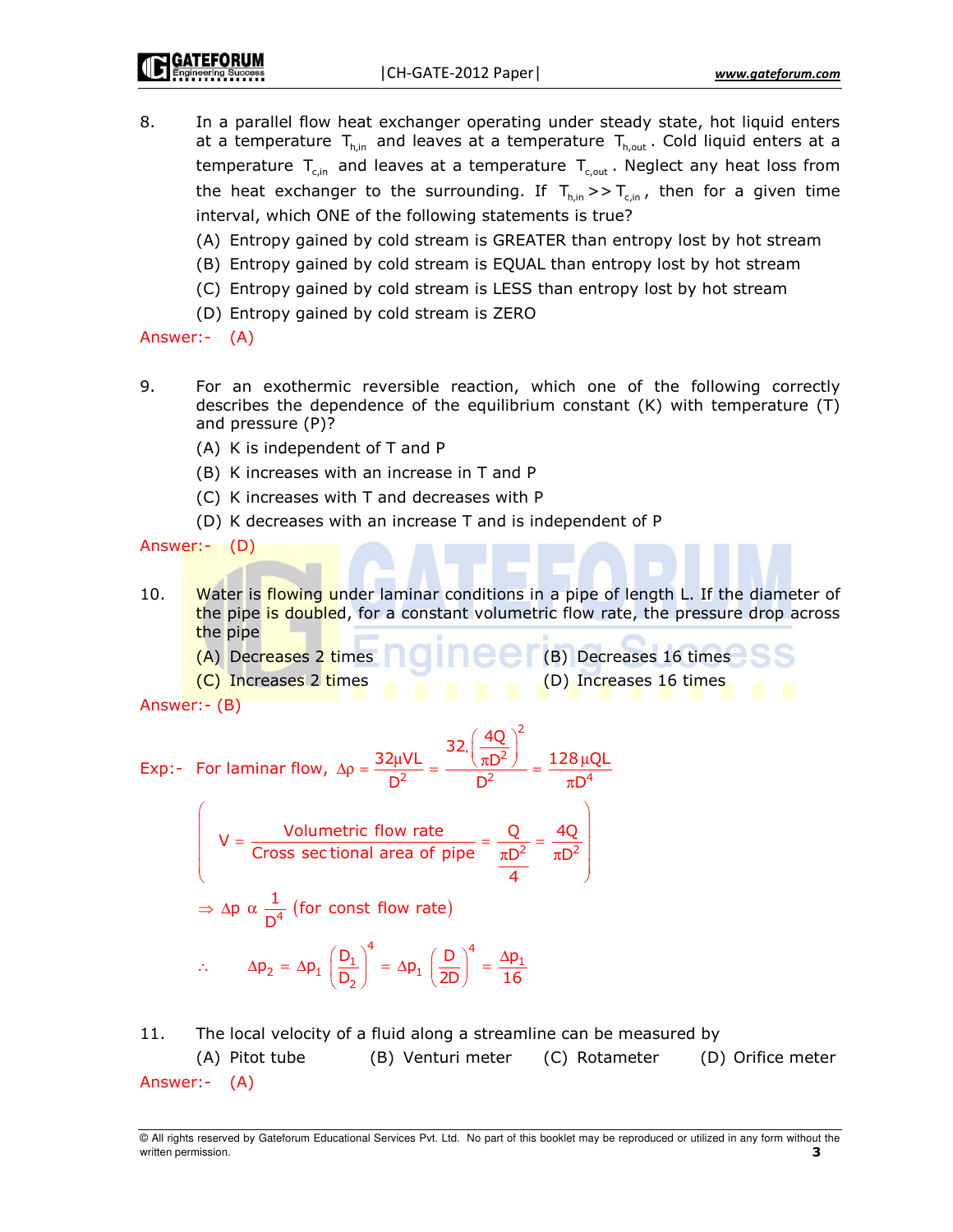12. For uniform laminar flow (in the x-direction) past a flat plate at high Reynolds number, the local boundary layer thickness  $(\delta)$  varies with the distance along the plate (x) as

(A)  $\delta \propto x^{1/4}$  $\delta \propto x^{1/4}$  (B)  $\delta \propto x^{1/3}$  (C)  $\delta \propto x^{1/2}$  (D)  $\delta \propto x$ 

Answer:- (C)

Exp:- For a flow over a flat plate, the local boundary layer thickness ( $\delta$ ) varies with x<sup>0.5</sup> for laminar flow

 $x^{0.8}$  for fully developed turbulent flow

13. In a mixing tank operating at very Reynolds number  $(>10^4)$ , if the diameter of the impeller is doubled (other conditions remaining constant), the power required increases by a factor of

 $(A)$  1/32 (B) 1/4 (C) 4 (D) 32

Answer:- (D)

Exp:- For mixing tank,

Power required,  $P = k_T n^3 D^5 \rho \Rightarrow P_2 = (P_1) \frac{D_2^3}{2^5} = (P_1) \frac{(2D)}{(D)}$ (D)  ${}_{T}$ n<sup>3</sup> D<sup>5</sup>. $\rho \Rightarrow P_2 = (P_1) \frac{D_2^5}{D_1^5} = (P_1) \left[ \frac{(2D)}{(D)} \right]^5 = 32P_1$  $P = k_T n^3 D^5 \cdot \rho \Rightarrow P_2 = (P_1) \frac{D_2^5}{D_1^5} = (P_1) \left| \frac{(2D)}{(D)} \right|^2 = 32P_1$ =  $k_{\text{T}} n^3 D^5 \rho \Rightarrow P_2 = (P_1) \frac{D_2^5}{\sqrt{2}} = (P_1) \left[ \frac{(2D)}{(D)} \right]^3$  $\lfloor (D) \rfloor$ 

- 14. **For heat transfer across a solid fluid interface, which one of the following** statements is NOT true when the Biot number is very small compared to 1?
	- (A) Condition resistance in the solid is very small compared to convection resistance in the fluid neeri
	- (B) Temperature profile within the solid is nearly uniform
	- (C) Temperature drop in the fluid is significant
	- (D) Temperature drop in the solid is significant

Answer:- (D)

Exp:- Bioit number =  $\frac{\text{hD}}{\text{k}} \rightarrow$  characteristic length

Conductive resis tance in solid = Convective resistance in fluid

Of Biot number (z), conductive resistance is small.

- ∴ Temperature drop in solid is not significant.
- $15.$ A solid sphere with an initial temperature  $T_i$  is immersed in a large thermal reservoir of temperature  $T_o$ . The sphere reaches a steady temperature after a certain time  $t_1$ . If the radius of the sphere is doubled, the time required to reach steady state will be

(A) 
$$
\frac{t_1}{4}
$$
 (B)  $\frac{t_1}{2}$  (C)  $2t_1$  (D)  $4t_1$   
Answer: - (C)

<sup>©</sup> All rights reserved by Gateforum Educational Services Pvt. Ltd. No part of this booklet may be reproduced or utilized in any form without the written permission. **4**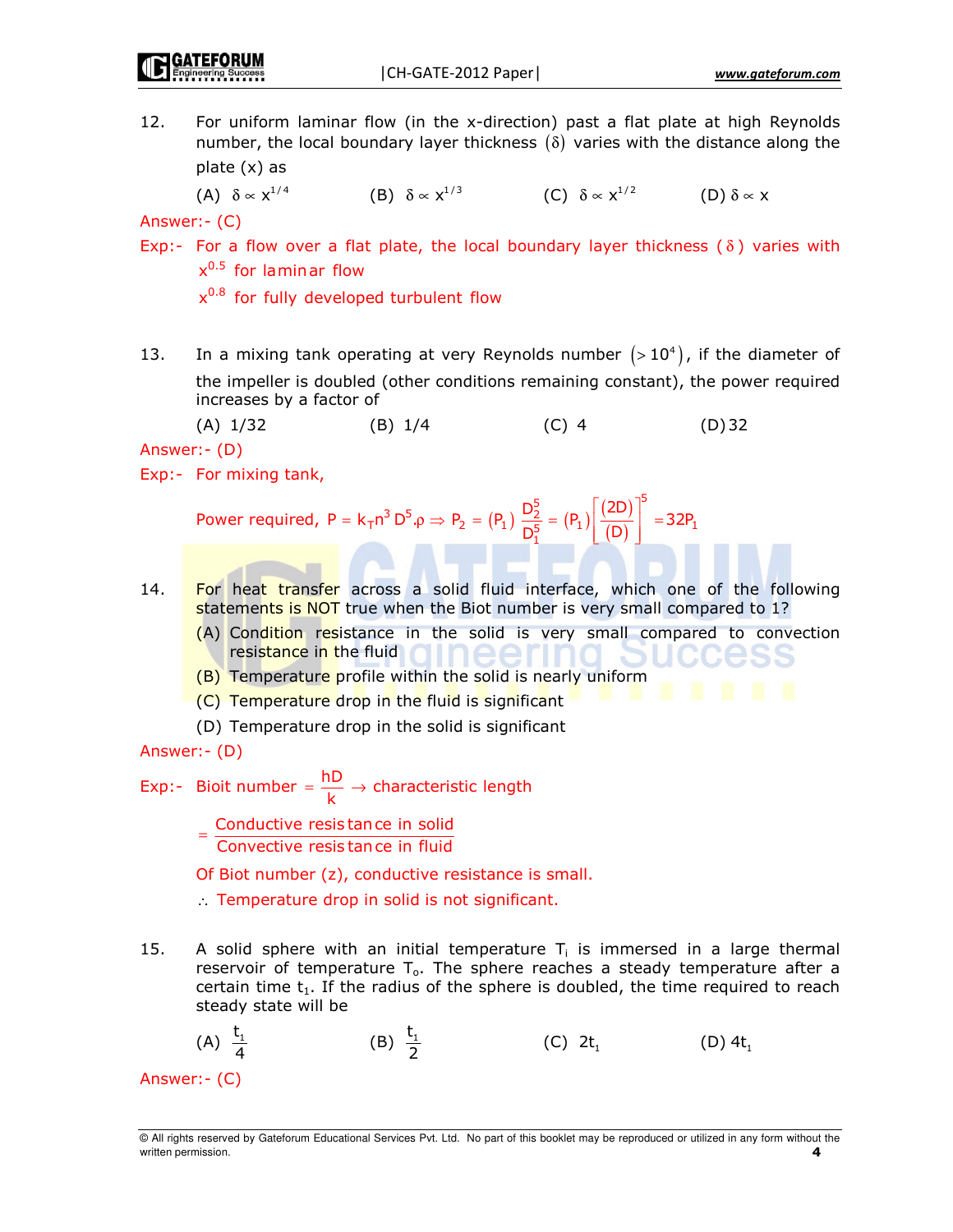Exp:- We know,

$$
\frac{T-T_o}{T_o-T_o} = \exp\left(-\frac{hA}{mc_p}t\right)
$$

Here A = uπr<sup>2</sup> : m = ρv = ρ $\frac{4}{3}$ π(r)<sup>3</sup>

 $\therefore$  The final steady state temperature is same for both the cases,

$$
\exp\left(-\frac{hA_{01}t_1}{m_1c_p}\right) = \exp\left(-\frac{hA_2t_2}{m_2c_p}\right)
$$
\n
$$
\Rightarrow \frac{A_1t_1}{m_1} = \frac{A_2t_2}{m_2} \Rightarrow \frac{4\pi r_1^2}{\left(\frac{4}{3}\pi r_1^3\right)\rho} t_1 = \frac{4 \times r_2^2}{\left(\frac{4}{3}\pi r_2^3\right)\rho} t_2
$$
\n
$$
\Rightarrow \frac{t_1}{r_1} = \frac{t_2}{r_2} \Rightarrow t_2 = (t_1)\frac{r_2}{r_1} = (t_1)\left(\frac{2r}{r}\right) = 2t_1 \Rightarrow t_2 = 2t_1
$$

16. If the Nusselt number (Nu) for heat transfer in a pipe varies with Reynolds number (Re) as Nu  $\propto$  Re<sup>0.8</sup>, then for constant average velocity in the pipe, the heat transfer coefficient varies with the pipe diameter D as

(A) D<sup>-1.8</sup>  
\nAnswer: - (B)  
\nExp: - Nua Re<sup>0.8</sup> ⇒ 
$$
\frac{hD}{K}
$$
 α  $\left(\frac{V\rho D}{\mu}\right)^{0.8}$   
\n⇒  $\frac{hD}{K}$  α  $\frac{V^{0.8} \rho^{0.8} D^{0.8}}{\mu^{0.8}}$  ⇒ h α V<sup>0.8</sup>  $\rho^{0.8}$  D<sup>-0.2</sup> K

- 17. In the Mc-Cabe-Thiele diagram, if the x-coordinate of the point of intersection of the q-line and the vapour-liquid equilibrium curve is greater than the xcoordinate of the feed point, then the quality of the feed is
	- (A) Superheate
	- (C) Saturated vapour
- d vapour  $($ B) Liquid below bubble point
- d vapour  $( D )$  Saturated liquid



 $\therefore$  The present case falls under the case of (1)

© All rights reserved by Gateforum Educational Services Pvt. Ltd. No part of this booklet may be reproduced or utilized in any form without the written permission. **5**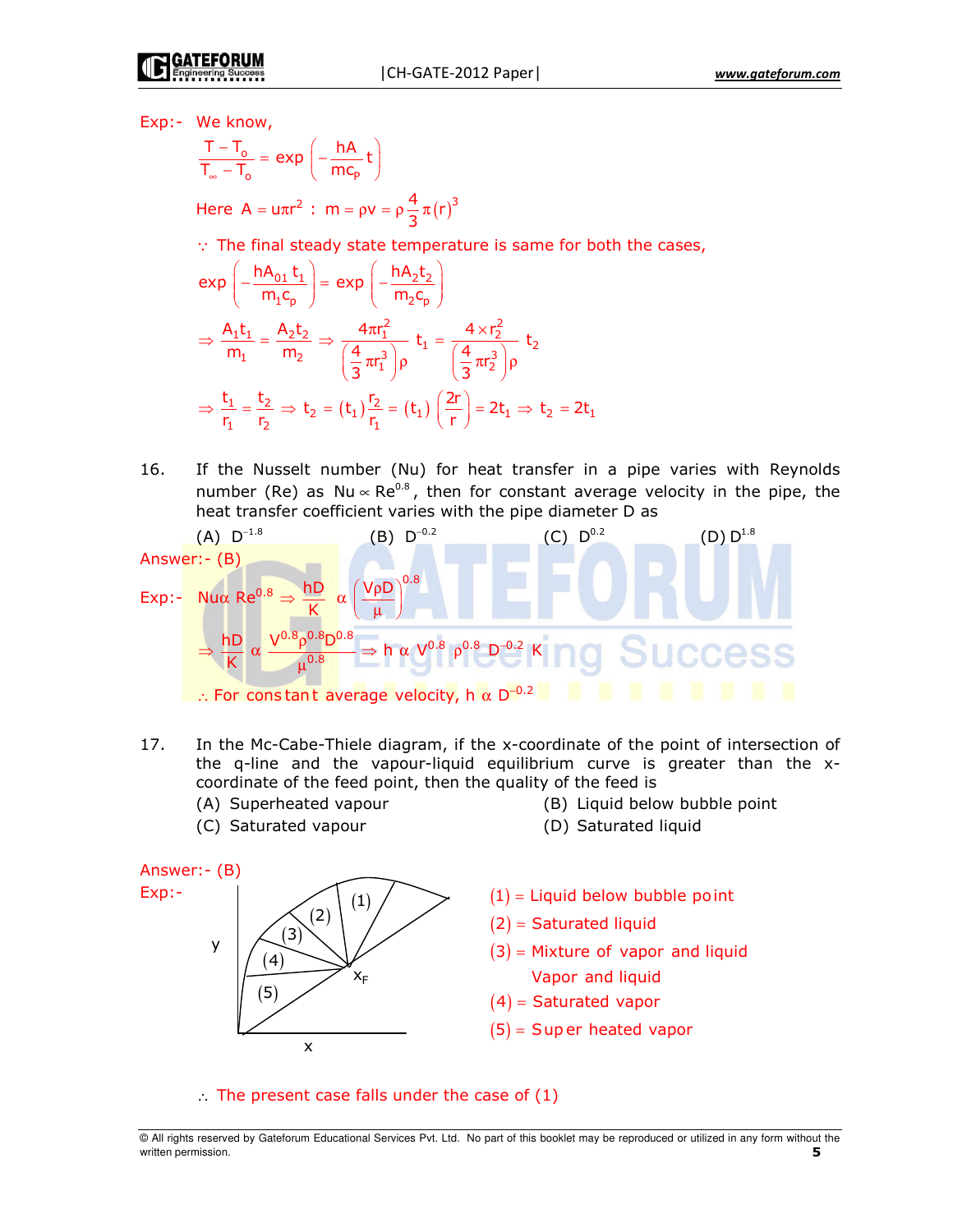- 18. For which of the following combinations, does the absorption operation become gas-film controlled?
	- P. The solubility of gas in the liquid is very high
	- Q. The solubility of gas in the liquid is very low
	- R. The liquid-side mass transfer coefficient is much higher than the gas-side mass transfer coefficient
	- S. The liquid-side mass transfer coefficient is much lower than the gas-side mass transfer coefficient
	- $(B)$   $P$  & R  $(C)$   $P & S$  $(A)$   $P$  &  $Q$  $(D)$ Q&R

Answer: - (B)

- The half-life of an n<sup>th</sup> order reaction in a batch reactor depends on 19.
	- (A) Only the rate constant
	- (B) Only the rate constant and the order of the reaction
	- (C) Only the rate constant and initial reactant concentration
- (D) The rate constant, initial reactant concentration and the order of the reaction Answer: - (D)

Exp:- For an n<sup>th</sup> order reaction,  $-\frac{dCA}{dt} = kC_A^n$  $\Rightarrow -\frac{dc_A}{c_A^n} = kdt \Rightarrow \int_{C_{A0}}^{C_A} \frac{-dc_A}{c_A^n} = \int_0^t kdt \Rightarrow \frac{1}{c_A^{1+n}} - \frac{1}{C_{b}^{1+n}} = (k) (1-n)$ For half life,  $t = t_{1/2}$  and  $c_A = \frac{c_{A0}}{2}$  eering Success ⇒  $\frac{1}{\left(\frac{C_{A0}}{2}\right)^{-1+n}} - \frac{1}{C_A^{-1+n}} = kt_{\frac{1}{2}}(1+n)$  ⇒  $\frac{1}{C_{A0}^{1+n}} [2^{1-n}-1] = kt_{\frac{1}{2}}(1+n)$  $\Rightarrow t_{\frac{1}{2}} = \frac{(0.5^{n-1} - 1) C_{A0}^{1-n}}{K(n-1)}$  $t_{\frac{1}{2}} = \frac{(0.5^{n-1} - 1) C_{A_0}^{1-n}}{k(n-1)}$ 

20. Consider the reaction scheme shown below:

 $A \xrightarrow{k_1} B \xrightarrow{k_2} C$ 

Both the reactions are first-order. The activation energies for  $k_1$  and  $k_2$  are 80 and 20kJ/mol, respectively. To maximize the yield of B, it is preferable to use

(A) CSTR and high temperature

- (B) PFR and high temperature
- (C) CSTR and low temperature
- (D) PFR and low temperature

Answer: - (B)

<sup>@</sup> All rights reserved by Gateforum Educational Services Pvt. Ltd. No part of this booklet may be reproduced or utilized in any form without the written permission. 6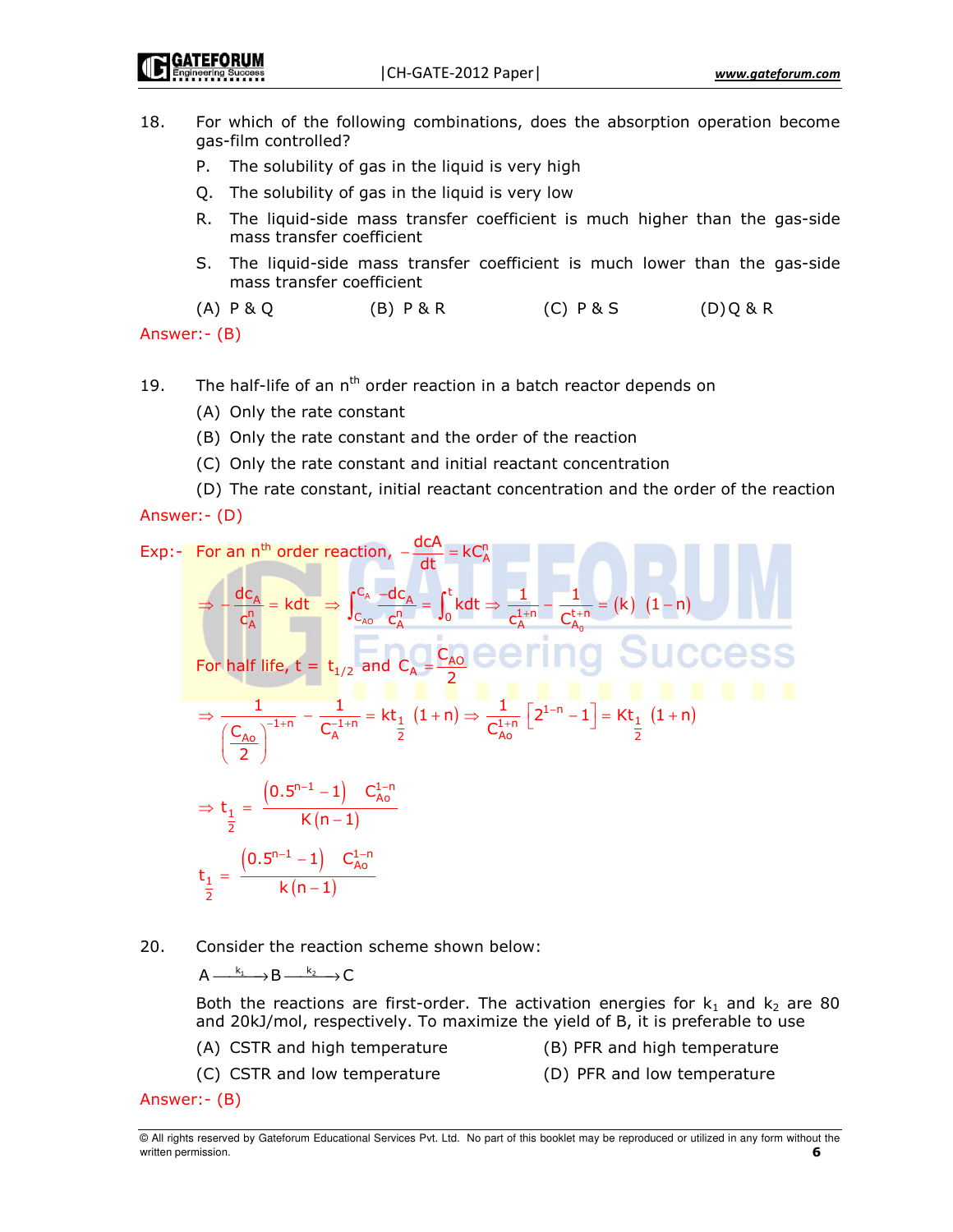Exp:- For given reactions,

 $\frac{dC_B}{dt} = K_1C_A - K_2C_B$  $A \xrightarrow{K_1} B \xrightarrow{K_2} C$ =  $K_{10}$  e  $\frac{80\times10^3}{8.314\times1}$  C<sub>A</sub> -  $K_{20}$  e  $\frac{20\times10^3}{8.314\times1}$  C<sub>B</sub>

 $\therefore$  High temperature and high concentration of C<sub>A</sub> is needed for maximum yield  $of B.$ 

- In petroleum refining catalytic reforming is used to convert  $21.$ 
	- (A) Paraffins and Naphthenes to aromatic
	- (B) Paraffins to hydrogen and carbon monoxide
	- (C) Gas oil to diesel and gasoline
	- (D) Light olefins to gasoline

Answer: - (A)

- 22. The final boiling points of gasoline, diesel, atmospheric gas oil (AGO) and lubricating oils vary as
	- (A) Gasoline  $>$  diesel  $>$  AGO  $>$  lubricating oils
	- (B) Lubricating oils > AGO > diesel > gasoline
	- $(C)$  AGO > lubricating > oils > diesel > gasoline
	- $(D)$  Lubricating oils > diesel >AGO > gasoline

```
Answer: - (C)
```
- 23. The main unit processes used for the production of hydrogen from natural gas are steam reforming (SR), pressure swing adsorption (PSA), low temperature water gas shift reaction (LT WGS) and high temperature water gas shift reaction (HT WGS). The correct sequence of these in the plant is
	- (A) SR;LT WGS; HTWGS; PSA
	- (C) SR; HTWGS; LTWGS; PSA
- (B) PSA; SR; LTWGS; HTWGS
- (D) PSA; HTWGS; LTWGS; SR

24. The thermometer initially at 100 $\degree$ C is dipped at t=0 into an oil bath, maintained at 150°C. If the recorded temperature is 130°C after 1 minute, then the time constant of thermometer (in mm) is

 $(C)$  1.26  $(A) 1.98$  $(B)$  1.35  $(D) 1.09$ 

Answer: - (D)

Exp:- For thermometer,

 $y(t) = x(t) \left[1 - e^{-t/n}\right]$  or  $y(t) = A \left[1 - e^{-t/n}\right]$ Here  $A = 50$ ,  $y(t) = 30$ ,  $t = 1$ ∴ 30 = 50  $\left[1 - e^{-\frac{1}{T}}\right]$  ⇒ r = 1.09

Answer: - (C)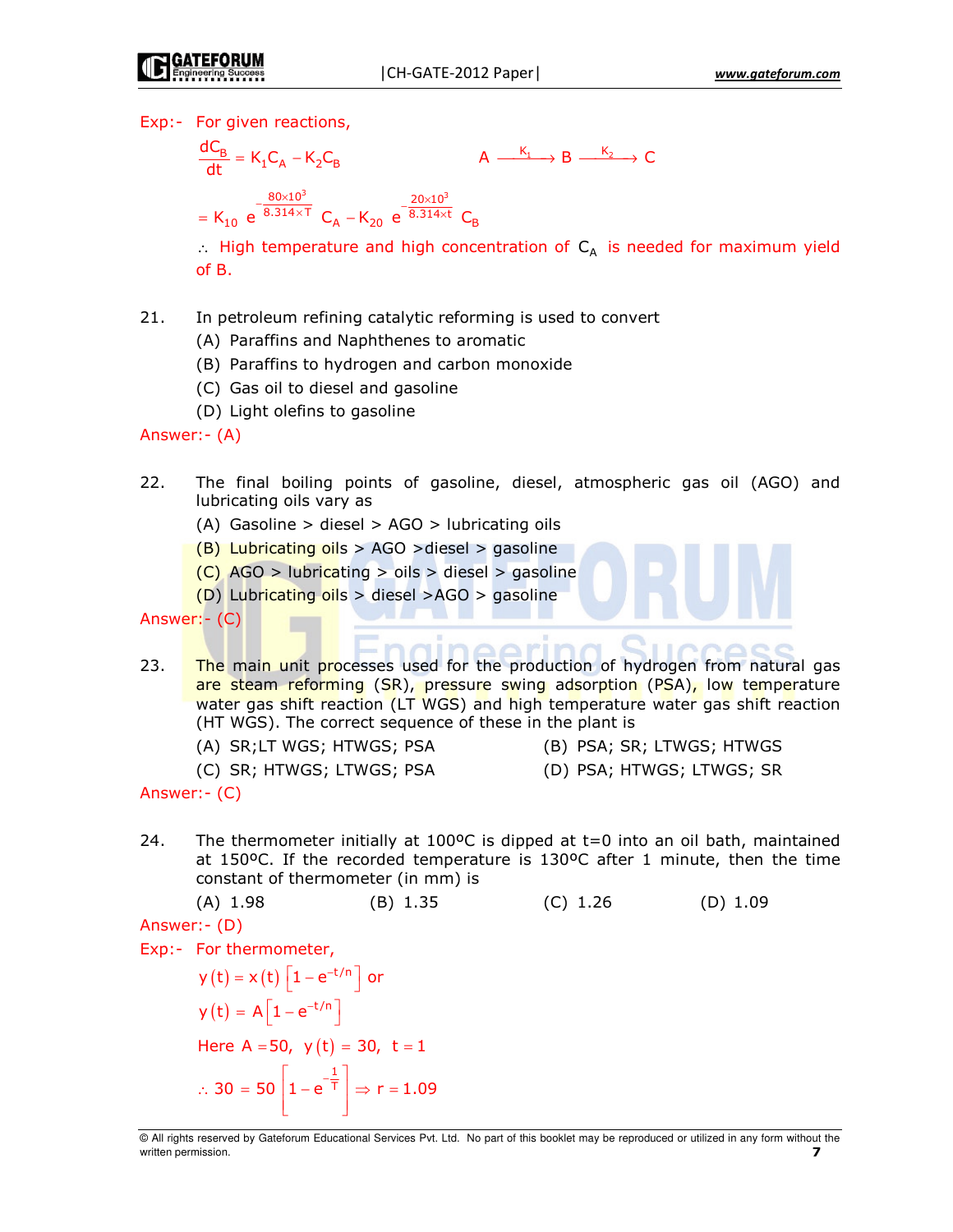- $25.$ The Bode stability criterion is applicable when
	- (A) Gain and phase curves decrease continuously with frequency
	- (B) Gain curve increases and phase curve decreases with frequency
	- (C) Gain curve and phase curve both increase with frequency
	- (D) Gain curve decreases and phase curve increases with frequency

Answer:-(B)

### Q. No. 26 – 55 Carry Two Marks Each

26. The one-dimensional unsteady state heat conduction equation in a hollow cylinder with a constant heat source q is

$$
\frac{\partial T}{\partial t} = \frac{1}{r} \frac{\partial}{\partial r} \left( r \frac{\partial T}{\partial r} \right) + q
$$

If A and B are arbitrary constants, then the steady state solution to the above equation is

(A) 
$$
T(r) = -\frac{qr^2}{2} + \frac{A}{r} + B
$$
  
\n(B)  $T(r) = -\frac{qr^2}{4} + A \ln r + B$   
\n(C)  $T(r) = A \ln r + B$   
\nAnswer: - (B)  
\n
$$
Exp: -\frac{\partial T}{\partial t} = \frac{1}{r} \frac{\partial}{\partial r} \left( r \frac{\partial T}{\partial r} \right) + q
$$
\nFor steady state solution,  $\frac{\partial T}{\partial t} = 0$ 

$$
\Rightarrow \frac{1}{r} \frac{\partial}{\partial r} \left( r \frac{\partial T}{\partial r} \right) + q = 0 \Rightarrow \frac{\partial}{\partial r} \left( r \frac{\partial T}{\partial r} \right) = -q(r)
$$

$$
\Rightarrow r \frac{\partial T}{\partial r} = -\frac{qr^2}{2} + A \Rightarrow \frac{\partial T}{\partial r} = -\frac{qr}{2} + \frac{A}{r}
$$

$$
\Rightarrow T = -\frac{qr^2}{4} + A \ln r + B
$$

27. If a is a constant, then the value of the integral 
$$
a^2 \int_0^{\pi} xe^{-ax} dx
$$
 is  
\n(A) 1/a (B) a (C) 1 (D)0  
\nAnswer:-(C)  
\nExp: - Given,  $a^2 \int_0^{\pi} xe^{-ax} dx$ ; Let  $-ax = t \Rightarrow dt = -adx$   
\nUpper Limit =  $-\infty$  and lower limit = 0  
\n $\therefore a^2 \int_0^{\pi} xe^{-ax} dx = a^2 \int_0^{\pi} \left(\frac{-t}{a}\right) e^t \frac{dt}{a} = -\int_{-\infty}^1 t e^t dt = -\left[e^t (t-1)\right]_{-\infty}^0 = 1$ 

<sup>©</sup> All rights reserved by Gateforum Educational Services Pvt. Ltd. No part of this booklet may be reproduced or utilized in any form without the written permission. **8**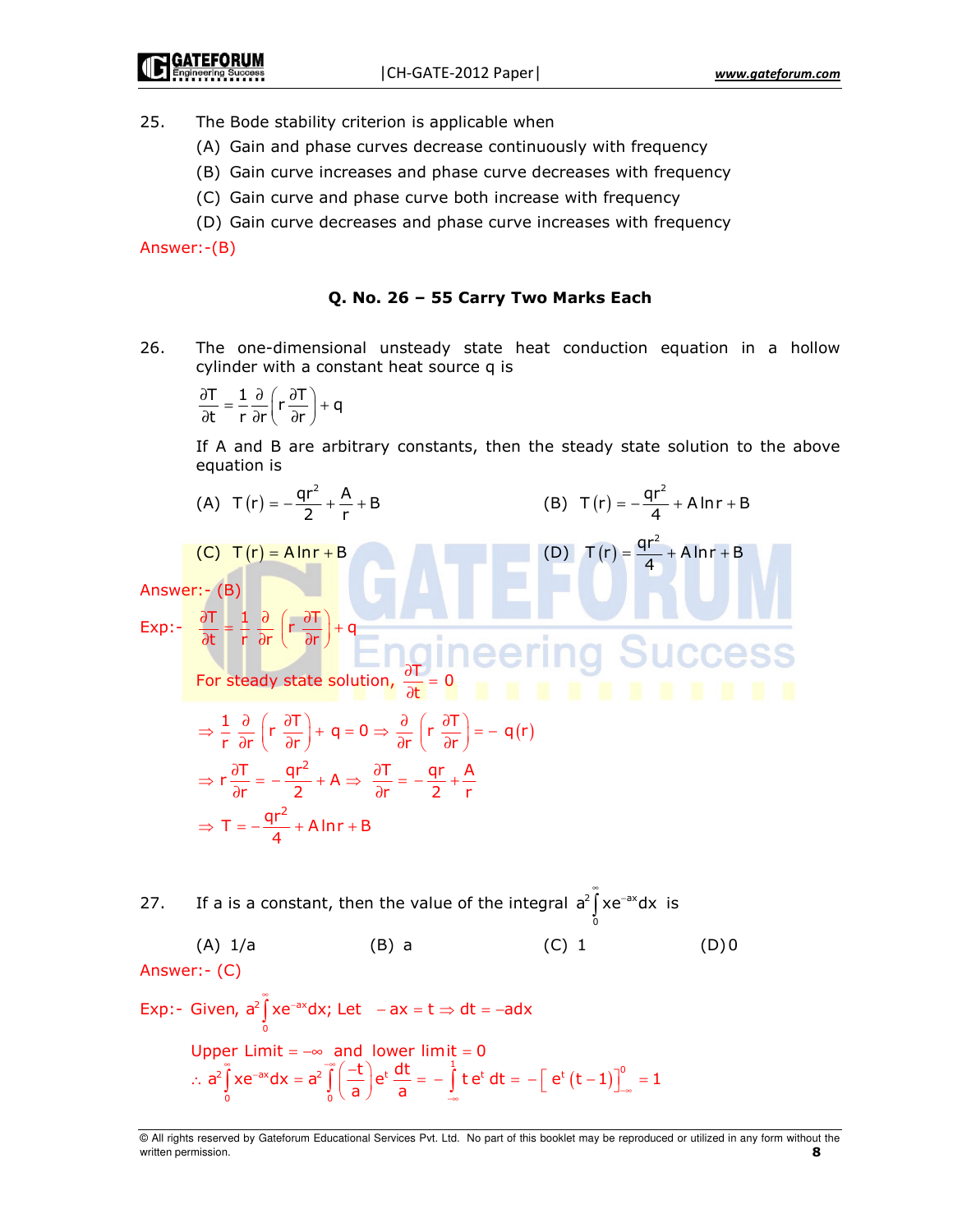GATEFORUN

28. The Newton-Raphson method is used to find the roots of the equation  $f(x) = x - \cos \pi x$   $0 \le x \le 1$ 

If the initial guess for the root is 0.5, then the value of  $\times$  after the first iteration is  $(A) 1.02$  $(B) 0.62$  $(C) 0.55$ 55 (D)0.38

Answer:- (D)

Exp:-  $f(x) = x - \cos \pi x$   $0 \le x \le 1$ 

Newton-Raphson method to find roots of  $f(x)$  $({\sf x}_{{\scriptscriptstyle 0}})$  $(x_1 = x_0 - \frac{f(x_0)}{f'(x_0)})$ ;  $f(x) = x - \cos \pi x$ ;  $f'(x)$  $f\left(\frac{1}{2}\right) = \frac{1}{2} - \cos\frac{\pi}{2} = \frac{1}{2}; f'\left(\frac{1}{2}\right) = 1 + \pi \sin\frac{\pi}{2} = 1$ 1  $x_1 = x_0 - \frac{f(x_0)}{f'(x_0)}$ ;  $f(x) = x - \cos \pi x$ ;  $f'(x) = 1 + \pi \sin \pi x$ 1  $x_1 = \frac{1}{2} - \frac{\overline{2}}{1 + \pi} = 0.38$  $(1)$  1  $\alpha$   $\pi$  1  $\epsilon$   $(1)$  1  $\epsilon$   $\pi$  $\left|\frac{1}{2}\right| = \frac{1}{2} - \cos{\frac{\pi}{2}} = \frac{1}{2}$ ;  $\left| \frac{1}{2}\right| = 1 + \pi \sin{\frac{\pi}{2}} = 1 + \pi$  $(2)$  2 2 2  $(2)$ 

29. If  $i = \sqrt{-1}$ , the value of the integral  $\int_{c}^{J} z (z^{2} + 1)$  $\frac{7z+i}{(z-i)}$  dz  $|z| < 2$  $z(z^2+1)$  $+\mathsf{i}$  dz |z| <  $\oint_c \frac{7z+1}{z(z^2+1)} dz$   $|z| < 2$  using Cauchy residue



 $30.$ An insulated, evacuated container is connected to a supply line of an ideal gas at pressure  $P_{s}$ , temperature  $T_{s}$ , and specific volume  $v_{s}$ . The container is filled with the gas until the pressure in the container reaches  $P_s$ . There is no heat transfer between the supply line to the container, and kinetic and potential energies are negligible. If  $C_p$  and  $C_v$  are the heat capacities at constant pressure and constant volume, respectively  $(\gamma = C_{p}/C_{v})$ , then the final temperature of the gas in the container is

 $(A)$   $\gamma T_s$  $\gamma$ T<sub>s</sub> (B) T<sub>s</sub> (C)  $(\gamma - 1)$ T<sub>s</sub> (D)  $(\gamma - 1)$ T<sub>s</sub> /  $\gamma$ Answer:- (B)

31. Consider a binary liquid mixture at constant temperature T and pressure P. If the enthalpy change of missing,  $\Delta H = 5x_1x_2$ , where  $x_1$  and  $x_2$  are mole fraction of species 1 and 2 respectively, and the entropy change of mixing ∆S = –R $\left[x_1 \ln x_1 + x_2 \ln x_2\right]$  (with R=8.314J/mol.K), then the minimum value of the Gibbs free energy change of mixing at 300K occurs when (A)  $x_1 = 0$  $= 0$  (B)  $x_1 = 0$ . 2 (C)  $x_1 = 0$ . 4 (D)  $x_1 = 0.5$ 

<sup>©</sup> All rights reserved by Gateforum Educational Services Pvt. Ltd. No part of this booklet may be reproduced or utilized in any form without the written permission.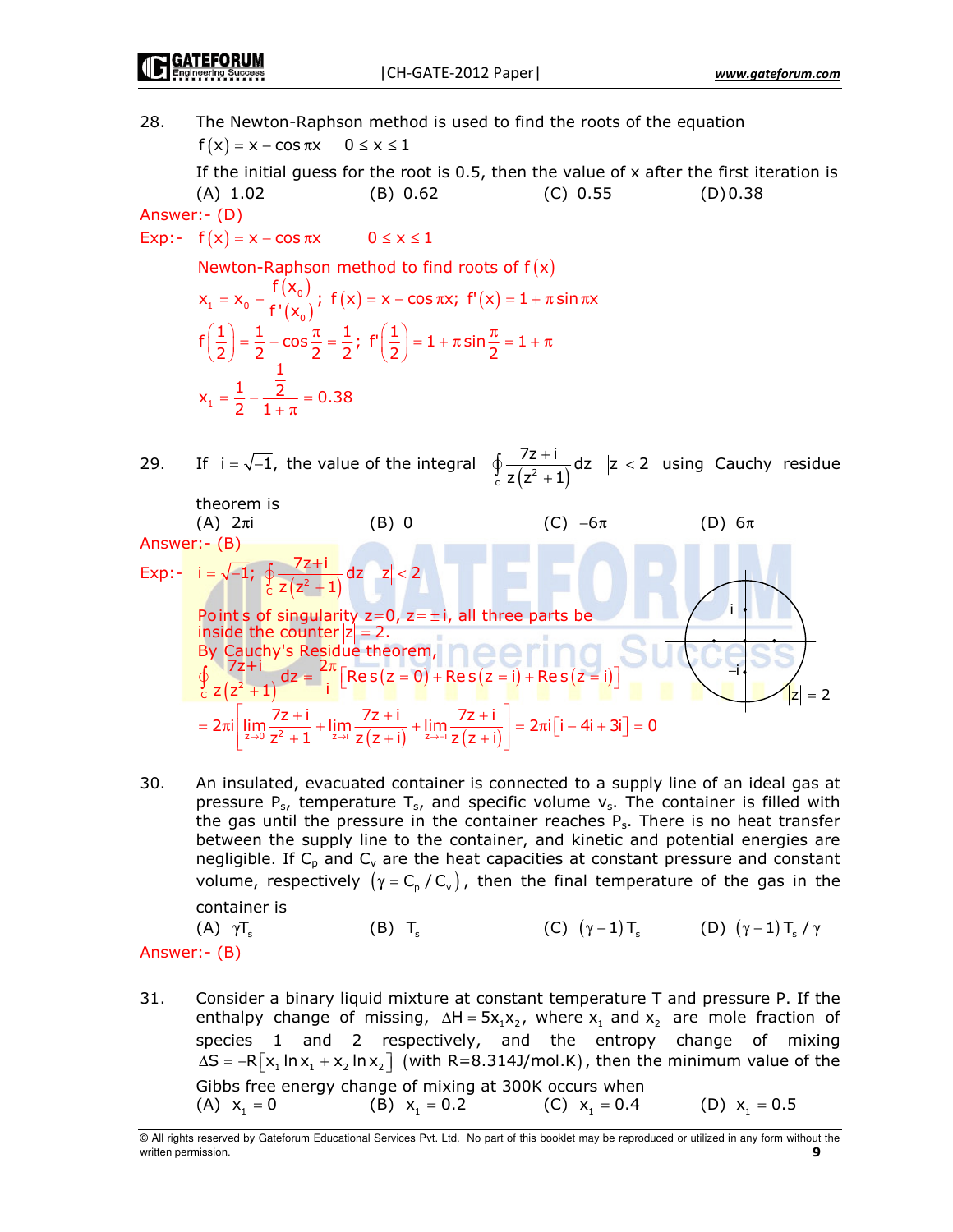Answer:- (D) Exp:- Given,  $\Delta H = 5x_1x_2$ ;  $\Delta S = -R[x_1 \ln x_1 + x_2 \ln x_2]$  $G = H - TS$  $\Delta G = \Delta H - T \Delta S$ For ∆G to be minimum,  $\frac{\partial (\Delta G)}{\partial \Delta}$  $\mathbf 1$  $\frac{\Delta G)}{X_1} = 0$  $\frac{\partial (\Delta G)}{\partial x_1} =$  $\frac{1}{1}$  (5x<sub>1</sub>x<sub>2</sub>) –  $\frac{1}{\partial x_1}$  T  $\left[-R \{x_1 \ln x_1 + x_2 \ln x_2\}\right]$  $\Rightarrow$  5  $\left[x_2 - x_1\right]$  – RT  $\left[1 + \ln x_1 - 1 - \ln x_2\right]$  = 0  $\Rightarrow$  5  $\left[x_2 - x_1\right] - R_\top \left[\ln x_1 - \ln x_2\right] = 0$ This is possible only when  $x_1 = x_2 = 0.5$  $\frac{1}{x_1}(5x_1x_2)-\frac{1}{\partial x_1}T$  -R {x<sub>1</sub> ln x<sub>1</sub> + x<sub>2</sub> ln x<sub>2</sub>} ] = 0  $\Rightarrow \frac{\partial}{\partial x_1} (5x_1x_2) - \frac{\partial}{\partial x_1} \mathsf{T} \left[ -\mathsf{R} \{x_1 \ln x_1 + x_2 \ln x_2\} \right] =$ 

32. A bed of spherical glass beads (density 3000kg/m<sup>3</sup>, diameter 1mm, bed porosity 0.5) is to be fluidized by a liquid of density 1000 kg/m<sup>3</sup> and viscosity 0.1Pa.s. Assume that the Reynolds number based on particle diameter is small compared to one. If g=10m/s<sup>2</sup>, then the minimum velocity (in m/s) required to fluidize the bed is

 <sup>0</sup> - − × ! - − × # &' ()&' 5)+ / ( ) ; ; < F 3 # ∆ µ − ε = ε ∆; = 3 ( − ε) (ρ) − ρ) ( ?) ( ) ( ) ( ) ( ) ( ) ) ) 3 < F 3 # − ε ρ − ρ µ − ε = ε ( ) ( ) ( ) ( ) ( ) ( ) ( ) < - F -< -< − − × − − = × <sup>0</sup> <sup>F</sup> - , <sup>−</sup> = ×

33. For the enclosure formed between two concentric spheres as shown below  $(R_2=2R_1)$ , the fraction of radiation leaving the surface area  $A_2$  that strikes itself is



<sup>©</sup> All rights reserved by Gateforum Educational Services Pvt. Ltd. No part of this booklet may be reproduced or utilized in any form without the written permission. **10**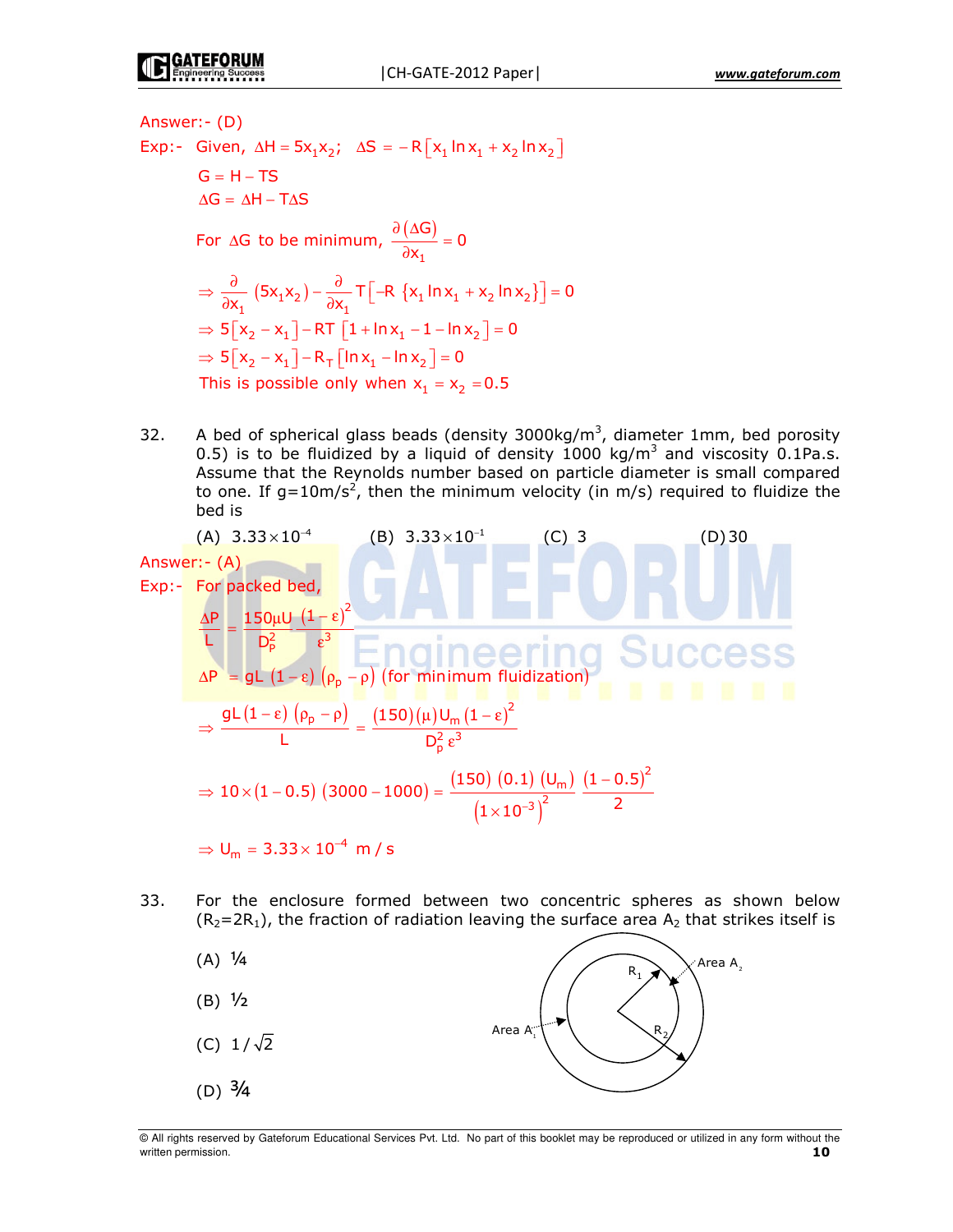$(2)$ 

Answer: - (A)

$$
\text{Exp:} \quad \mathsf{F}_{12} = \mathsf{F}_{21} \ \frac{\mathsf{A}_2}{\mathsf{A}_1} = \frac{\mathsf{A}_2}{\mathsf{A}_1} = \frac{\pi(\mathsf{R}^2)}{\pi(2\mathsf{R}^2)} = \frac{1}{4}
$$
\n
$$
\mathsf{q}_{12} = \sigma_{\mathsf{A}_1} \ \mathsf{F}_{12} \ \left( \mathsf{r}_1^4 - \mathsf{r}_2^4 \right)
$$
\n
$$
\therefore \ \text{Fraction} = \frac{1}{4}
$$

34. Heat generated at a steady rate of 100W due to resistance heating in a long wire  $\theta$  (length = 5m, diameter = 2mm). This wire is wrapped with an insulation of thickness 1mm that has a thermal conductivity of 0.1W/m K. The insulated wire is exposed to air at 30°C. The convective heat transfer between the wire and surrounding air is characterized by a heat transfer coefficient of  $10W/m^2$ .K. The temperature in <sup>o</sup>C at the interface the wire and the insulation is

 $(A)$  211.2  $(B)$  242.1  $(D)$ 484.2  $(C)$  311.2 Answer: (C)

In a counter-flow double pipe heat exchanger, oil  $\left( m = 2kg/s, C_p = 2.1kJ/kg<sup>o</sup>C \right)$ 35. is cooled from 90°C to 40°C by water  $(m = 1kg/s, C_p = 4.2kJ/kg°C)$  which enters the inner tube at 10°C. The radius of the inner tube is 3cm and its length

is 5m. Neglecting the wall resistance, the overall heat transfer coefficient based on the inner radius in  $(kW/m^2.K)$  is

Answer: - (A)

Exp:- Heat balance

 $\Rightarrow$  2 × 2.1 × (90 – 40) = 1 × 4.2 (T – 10)  $T_{no}$  = 40  $\Rightarrow$  T = 60  $T_h = 90$  $\therefore$  LMTD = 30°C  $\therefore$  U<sub>i</sub> A<sub>i</sub> ( $\Delta T_i$ ) = mc<sub>p</sub> ⇒  $U_i = {2 \times 2.1 \times (50) \over 6 \times 10^{-2} \times 5 \times \pi \times (273 + 30)} = 0.743$  $T_{ci} = 10$  $T_{\text{co}} = 60$ 

#### 36. The rate controlling step for the solid catalyzed irreversible reaction

 $A + B$   $\longrightarrow$  C

is known to be the reaction of adsorbed A with adsorbed B to give adsorbed C. If  $P_i$  is the partial pressure of component I and  $K_i$  is the adsorption equilibrium constant of component I, then the form of the Langmuir-Hinshelwood rate expression will be

<sup>@</sup> All rights reserved by Gateforum Educational Services Pvt. Ltd. No part of this booklet may be reproduced or utilized in any form without the written permission.  $11$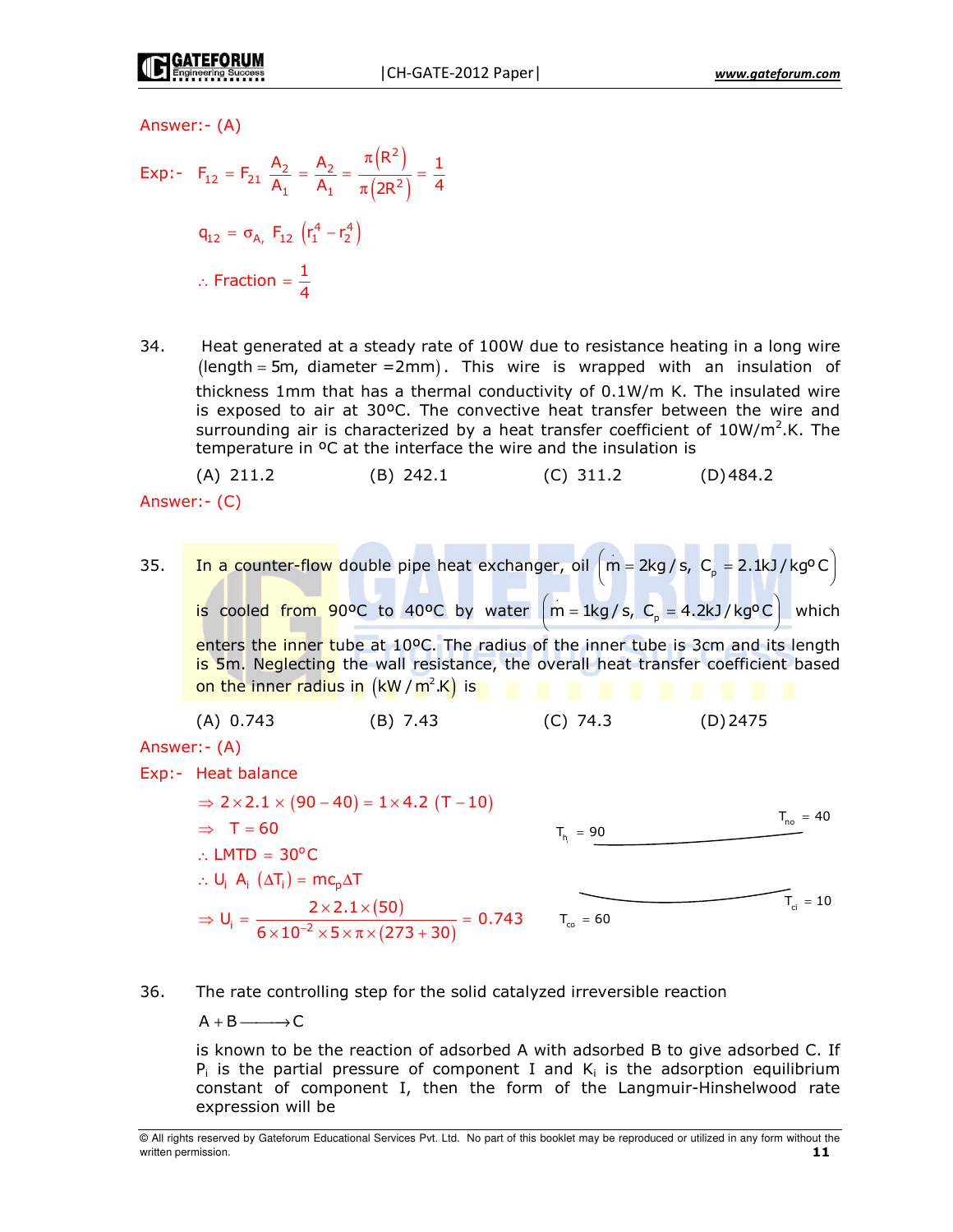(A) rate 
$$
\propto \frac{P_A P_B}{1 + K_A P_A + K_B P_B + K_C P_C}
$$
  
\n(B) rate  $\propto \frac{P_A P_B}{(1 + K_A P_A + K_B P_B + K_C P_C)^2}$   
\n(C) rate  $\propto \frac{P_A P_B}{(1 + K_A P_A + K_B P_B + K_C P_C)^{0.5}}$   
\n(D) rate  $\propto \frac{P_A P_B}{P_C}$ 

Answer: - (B)

37. Consider the drying operation shown in the figure below for a solid loading (dry basis) of 50kg/m<sup>2</sup> with a constant drying rate of 5kg/m<sup>2</sup>.h. The falling rate of drying is linear with moisture content.



The drying time in hours required to reduce an initial moisture content of 25% to a final moisture content of 2% is

Answer: - (c)

\nExp: 
$$
\frac{50}{5} \left[ (0.25 - 0.1) + (0.1 - 0.005) \ln \left( \frac{0.1 - 0.005}{0.02 - 0.005} \right) \right] = 3.25 \text{ hrs}
$$
 (D) 4.55

An equimolar mixture of A and B (A being more volatile) is flash distilled 38. continuously at a feed rate of 100kmol/h, such that the liquid product contains 40mol% of A. If the relative volatility is 6, then the vapour product in kmol/h is  $(B)$  20  $(C)$  25  $(A)$  10  $(D)45$ 

 $\left(y = \frac{\alpha x}{1 + (\alpha - 1)x} = \frac{(6)(0.4)}{1 + 5 \times 0.4}\right)$ 

Answer: - (C)

$$
Exp: -F = L + V
$$

 $Fx_{f} = Lx_{2} + vx_{v}$ 

$$
\Rightarrow (100)(0.5) = (100 - V)0.4 + V(0.8) = 0.8 \Rightarrow V = \frac{50 - 40}{0.4} = 25
$$

39. A thermocouple having a linear relationship between 0°C and 350°C shows an emf of zero and 30.5mV, respectively at these two temperatures. If the cold junction temperature is shifted from 0°C to 30°C, then the emf correction (in  $mV$ ) is

 $(A)$  3.13  $(C)$  2.61  $(B) 2.92$  $(D)$  2.02

Answer: - (C)

Exp:- Since, the relationship is linear,

<sup>@</sup> All rights reserved by Gateforum Educational Services Pvt. Ltd. No part of this booklet may be reproduced or utilized in any form without the written permission.  $12<sub>2</sub>$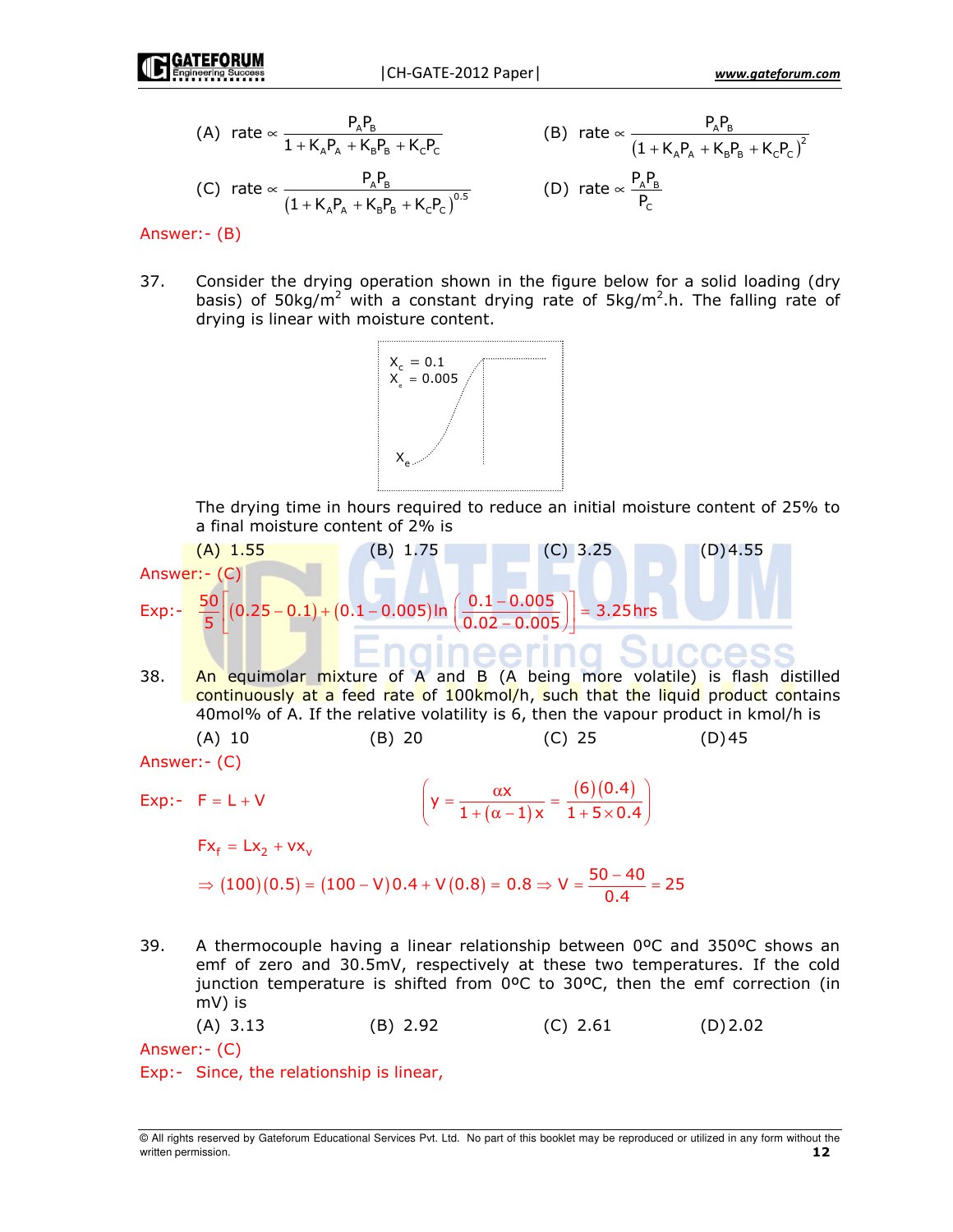

New cold junction emf = 
$$
\frac{(30.5.0)}{(350-0)} (30-0) = 2.614 \text{ mV}
$$

40. The characteristic equation for the system is  
\n
$$
s^3 + 9s^2 + 26s + 12(2 + K_c) = 0
$$
  
\nUsing Routh test, the value of  $K_c$  that will keep the system on the verge of  
\ninstability is  
\n(A) 20.9 (B) 18.4 (C) 17.5 (D) 15.3  
\nAnswer:-(C)  
\n  
\nRouth array  
\n1 26  
\n9 12(2+K<sub>C</sub>)  
\n9 x26-12(2+K<sub>C</sub>)  
\n  
\n⇒ For stability  $\frac{9 \times 26-12(2+K_c)}{a} > 0 \Rightarrow K_c > 17.5$   
\n∴ On the verge of stability  $K_c = 17.5$   
\n∴ On the verge of stability  $K_c = 17.5$   
\n∴ On the verge of stability  $K_c = 17.5$   
\n∴ On the verge of stability  $K_c = 17.5$   
\n∴ On the verge of stability  $K_c = 17.5$   
\n∴ On the verge of stability  $K_c = 17.5$   
\n∴ On the verge of stability  $K_c = 17.5$   
\n∴ On the verge of stability  $K_c = 17.5$   
\n∴ On the verge of stability  $K_c = 17.5$   
\n∴ On the verge of stability  $K_c = 17.5$   
\n∴ On the verge of stability  $K_c = 17.5$   
\n∴ On the average of stability  $K_c = 17.5$   
\n∴ On the average of stability  $K_c = 17.5$   
\n∴ On the average of stability  $K_c = 17.5$   
\n∴ On the average of stability  $K_c = 17.5$   
\n∴ On the average of stability  $K_c = 17.5$   
\n∴ On the average of stability  $K_c = 17.5$   
\n∴ On the average of stability  $K_c = 17.5$   
\n∴ On the average of stability  $K_c = 17.5$   
\n∴ On the average of stability  $K_c = 17.5$   
\n∴ On the average of stability  $K_c = 17.5$   
\n∴ On the average of stability  $K_c = 17.5$   
\n∴ On the average of stability  $K_c = 17.5$   
\n∴ On the average of stability  $K_c = 17.5$   
\n∴ On the average of stability  $K_c$ 

42. The block diagram of a system with proportional controller is shown below



All rights reserved by Gateforum Educational Services Pvt. Ltd. No part of this booklet may be reproduced or utilized in any form without the written permission. 13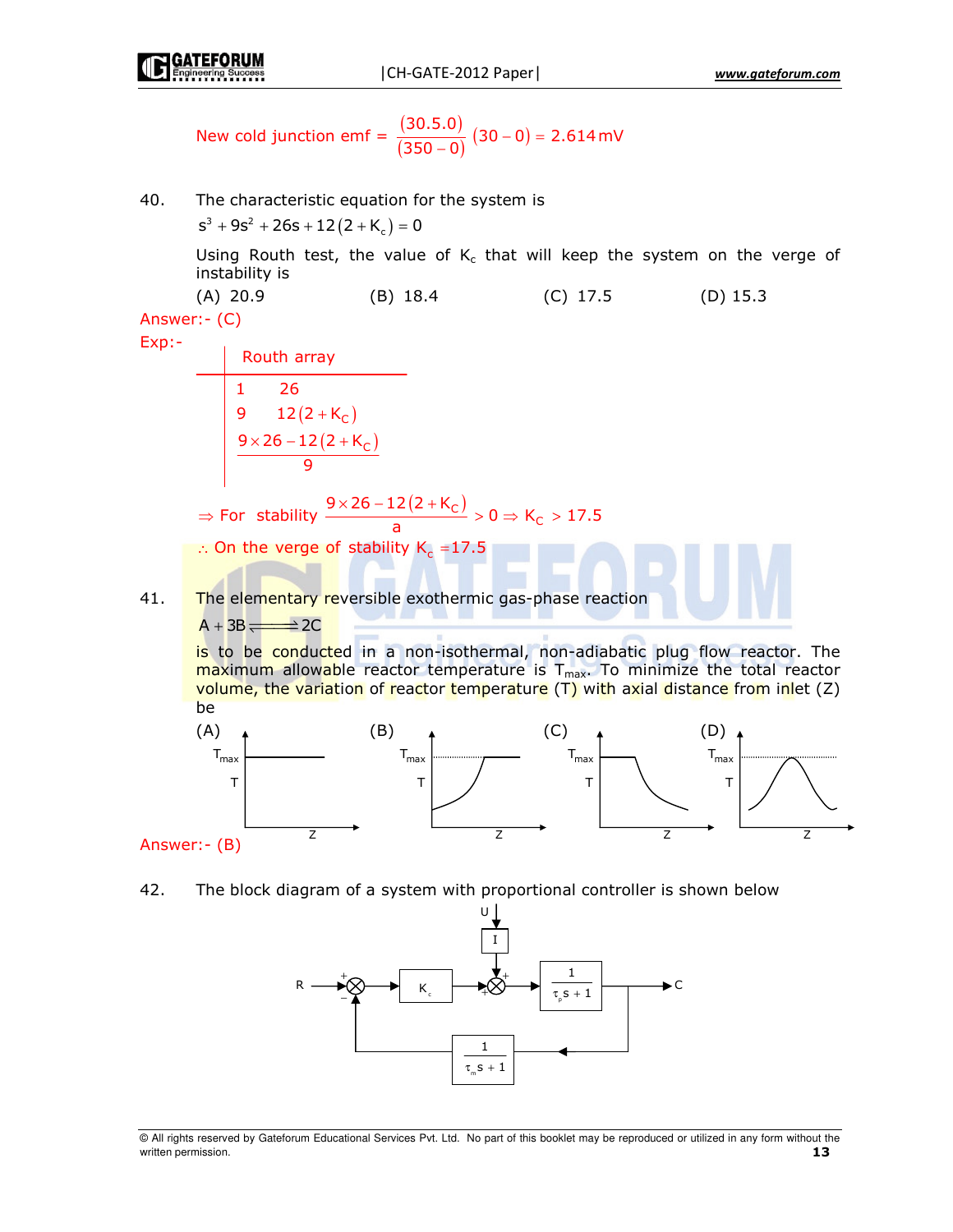A unit step input is introduced in the set point. The value of K<sub>c</sub> to provide a critically damped response for U=0,  $\tau_{\sf p}$  = 8 and  $\tau_{\sf m}$  = 1 is

 -0 ! -<: -< # - &'

$$
Exp:Y = \frac{K_c}{\frac{(\tau_{ps} + 1)}{1 + \frac{K_c}{(\tau_{ps} + 1)}(\tau_{ns} + 1)}} = \frac{K_c (s + 1)}{K_c + (8s + 1)(s + 1)}
$$

$$
= \frac{K_c (s + 1)}{8s^2 + 9s + 1 + K_c} = \frac{K_c (s + 1)}{\frac{8}{1 + K_c} + \frac{9}{1 + K_c} + 1}
$$

For critically damped system,  $\varepsilon = 1$ 

$$
\Rightarrow 2\varepsilon\tau = \frac{9}{1+K_c} \Rightarrow 2\tau = \frac{9}{1+K_c} \Rightarrow \tau = \frac{4.5}{1+K_c}
$$
  
and  $\tau^2 = \frac{8}{1+K_c}$   

$$
\therefore \left(\frac{4.5}{1+K_c}\right)^2 = \frac{8}{1+K_c} \Rightarrow 20.25 = 8(1+K_c) \Rightarrow K_c = 1.53125
$$

43. A batch reactor produces  $1 \times 10^5$ kg of a product per year. The total batch time in <mark>hours of the rea</mark>ctor is  $k\sqrt{P_{\scriptscriptstyle\rm B}}$ , where  $P_{\scriptscriptstyle\rm B}$  is the product per batch in kg and  $\mathsf{k}=1.0$ h /  $\sqrt{\mathsf{k}}$ g . The operating cost of the reactor is 200 /h. The total annual fixed charges are Rs. 340 x  $P_B$  and the annual raw material cost is Rs 2 x 10<sup>6</sup>. The optimum size in kg of each batch (adjusted to the nearest integer) is (A) 748 (B) 873 (C) 953 (D) 1148

Answer:- (C)

$$
Exp: -\text{ Total number of batches } = \frac{1 \times 10^5}{P_B}
$$

$$
\therefore \text{ Total cost} = 200 \left( \frac{1 \times 10^5}{P_B} \right) \times k \sqrt{P_B} + 340 P_B + 2 \times 10^6
$$
\n
$$
\text{For optimum } \frac{\partial (\cos t)}{\partial P_B} = 0 \Rightarrow \frac{-200 \times 10^5 \times 1}{2 \times (P_B)^{\frac{3}{2}}} + 340 = 0
$$
\n
$$
\Rightarrow P_B^{\frac{3}{2}} = 29411.76 \Rightarrow P_B = 952.8 \text{ kg}
$$

44. Heat integration is planned in a process plant at an investment Rs. 2 x  $10^6$ . This would result in a net energy savings of 20GJ per year. If the nominal rate of interest is 15% and the plant life is 3 years, then the breakeven cost of energy, in Rs. Per GJ (adjusted to the nearest hundred), is

 $(A)$  33500  $(B)$  43800  $(C)$  54200  $(D)$  65400

<sup>©</sup> All rights reserved by Gateforum Educational Services Pvt. Ltd. No part of this booklet may be reproduced or utilized in any form without the written permission. **14**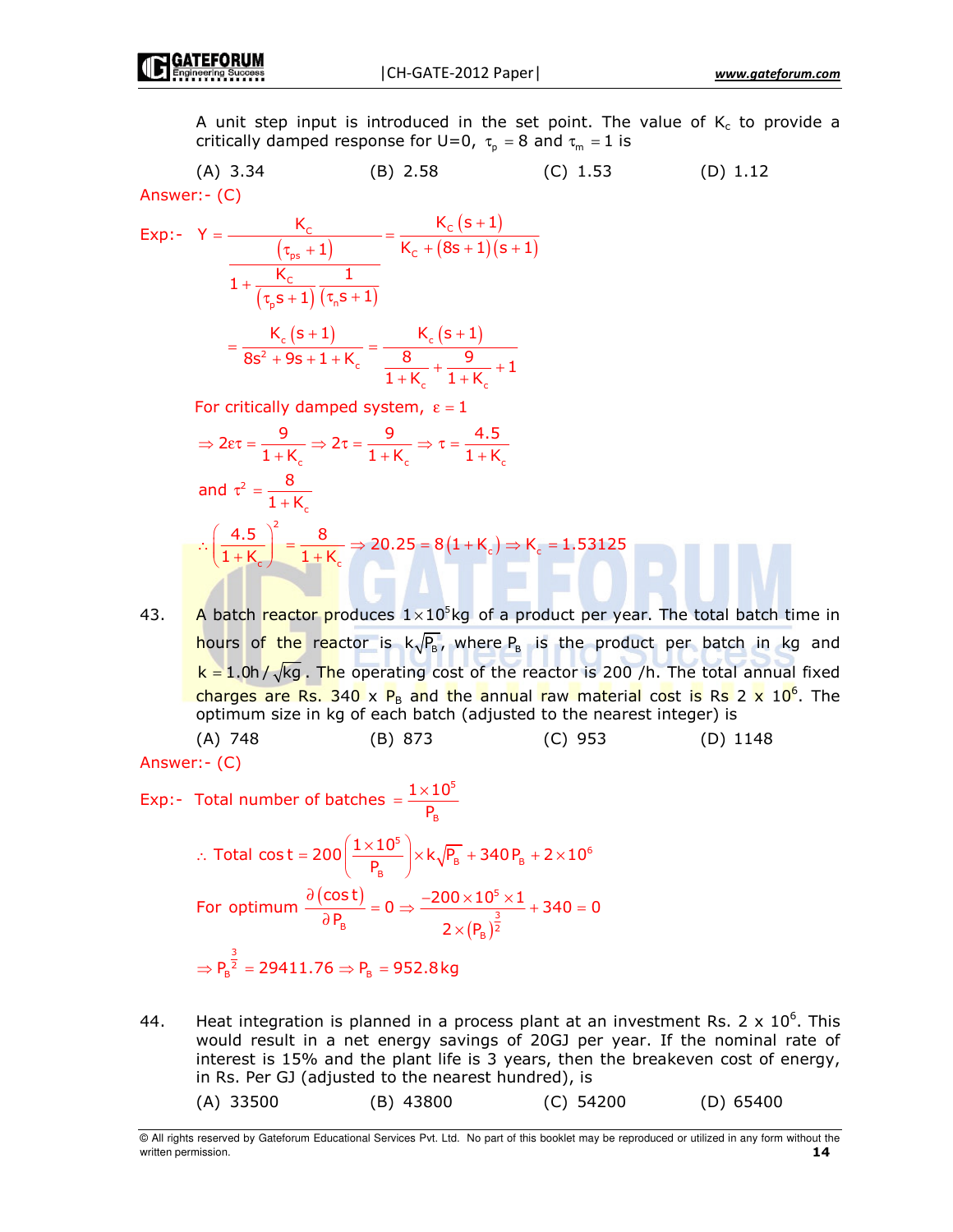Answer: - (B)

$$
\text{Exp:} \quad R = \frac{\text{pi}(1 + \text{i})^n}{(1 + \text{i})^n - 1} = \frac{2 \times 10^6 \times 0.15 (1 + 0.15)^3}{(1 + 0.15)^3 - 1}
$$
\n
$$
(20)(x) = 875953.9237 \Rightarrow x = 43797.696 \approx 43800
$$

45. In a 1-1 pass floating head type shell and tube heat exchanger, the tubes (od=25mm; id=21mm) and arranged in a square pitch. The tube pitch is 32mm. The thermal conductivity of the shell side fluid is 0.19 W/mK, and the Nusselt number is 200. The shell side heat transfer coefficient in W/m<sup>2</sup>  $\cdot$ K rounded off to the nearest integer is

 $(B) 1400$  $(A) 1100$  $(C)$  1800  $(D)$  2100 Answer: (C)

| 46. | Match the process in List I with catalyst in List II. |  |  |  |  |  |  |  |
|-----|-------------------------------------------------------|--|--|--|--|--|--|--|
|-----|-------------------------------------------------------|--|--|--|--|--|--|--|

| List I       |                                 |   | List II                        |  |  |
|--------------|---------------------------------|---|--------------------------------|--|--|
| P            | Fischer-Tropsch synthesis       |   | Nickel                         |  |  |
| Q            | Formaldehyde from methanol      |   | Fe <sub>2</sub> O <sub>3</sub> |  |  |
| $\mathsf{R}$ | Hydrogenation of vegetable oils | 3 | Silver                         |  |  |
| S            | Dehydrogenation of ethylbenzene | 4 | Cobalt                         |  |  |
|              | $(A)$ P-3, Q-4, R-1, S-2        |   | (B) P-4, Q-2, R-1, S-3         |  |  |
|              | $(C)$ P-4, Q-3, R-1, S-2        |   | $[$ (D) P-3, Q-4, R-2, S-1     |  |  |
| $rr - (C)$   |                                 |   |                                |  |  |

Answer: (C)

47. Match polymer in List I with polymer characteristic in List II

| List I                                               |                             |   | List II                  |  |  |
|------------------------------------------------------|-----------------------------|---|--------------------------|--|--|
| P                                                    | Polythylene                 |   | Elastomer                |  |  |
| Q                                                    | Phenol-formaldehyde polymer | 2 | Fiber                    |  |  |
| $\mathsf{R}$                                         | Polyiosoprene               | 3 | Thermoplastic            |  |  |
| S                                                    | Polyester                   | 4 | Thermosetting polymer    |  |  |
| $(B)$ P-4, Q-2, R-3, S-1<br>$(A)$ P-3, Q-4, R-1, S-2 |                             |   |                          |  |  |
| $(C)$ P-3, Q-2, R-1, S-4                             |                             |   | $(D)$ P-4, Q-3, R-1, S-2 |  |  |

Answer: - (A)

### **Common Data for Questions: 48 & 49**

A counter-current extraction column is designed to remove 99% of solute C from a solution of solvent A and solute C using pure solvent B. The initial concentration of solute in the solution of  $A + C$  is 20 wt%, and the total flow of solution is 1000kg/h. If the equilibrium relationship is  $Y=2X$ , where Y = mass of C/ mass of A and  $X =$  mass of C / mass of B.

<sup>@</sup> All rights reserved by Gateforum Educational Services Pvt. Ltd. No part of this booklet may be reproduced or utilized in any form without the written permission. 15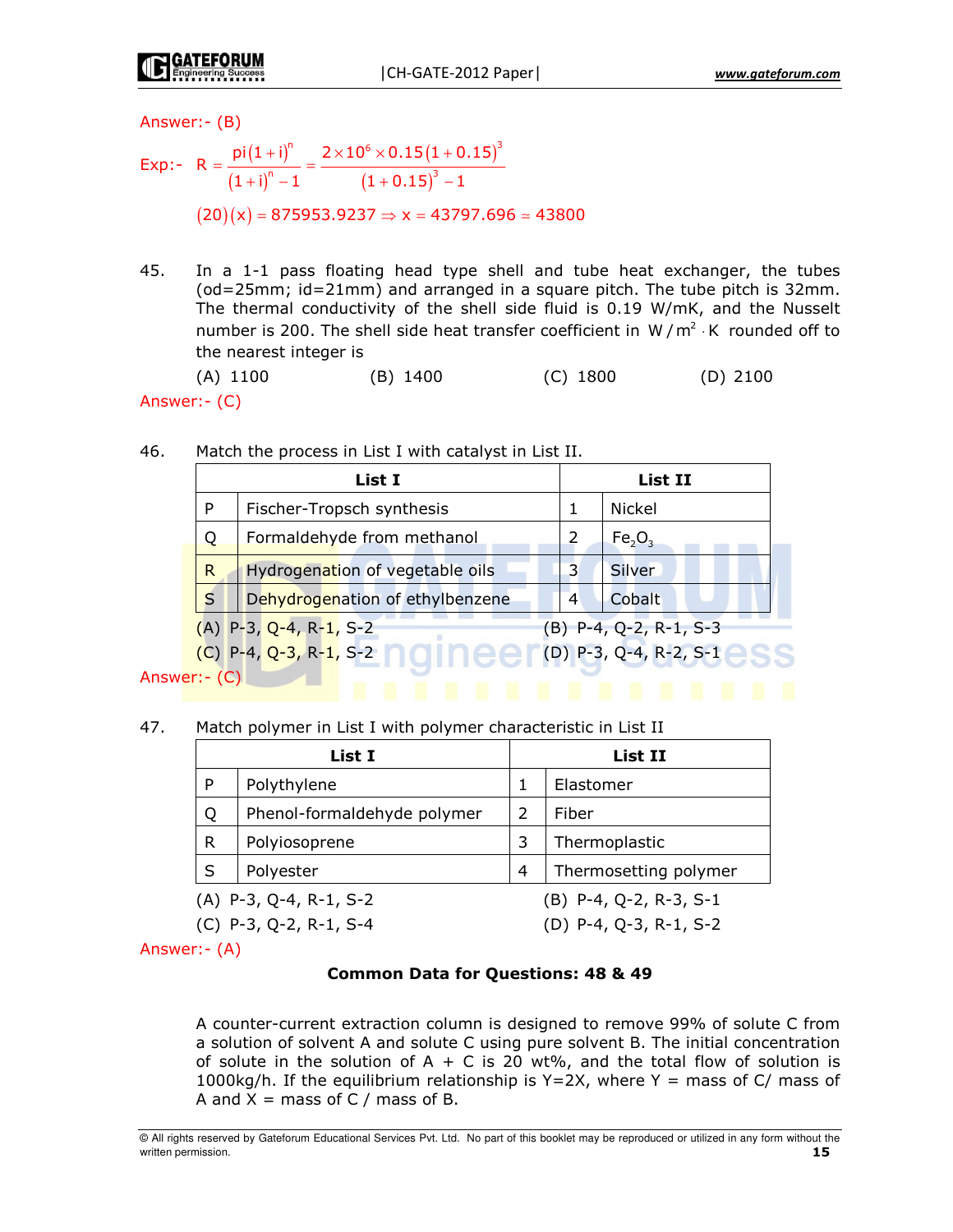48. The minimum flow rate of solvent B required in kg/h is

| (A) 1454             | (B) 1584 | $(C)$ 1676 | $(D)$ 1874 |
|----------------------|----------|------------|------------|
| $\sim$ $\sim$ $\sim$ |          |            |            |

Answer:- (B)

Exp:- Total flwo of  $(A+C)$ , Initially = 1000 kg / h

:. Amount of  $C = 1000 \times 0.2 = 200$  kg Amount of  $A = 1000 - 200 = 800$  kg Final concentration =  $1\%$  of  $200 = 0.01 \times 200 = 2$  in A  $\therefore$  Y = 2x  $\Rightarrow \frac{2}{800} = 2 \times \frac{(1.98)}{\text{mass of B}}$  $\Rightarrow$  mass of B = 1584 kg/hr

49. If the flow rate of B is 2400kg/h, then the theoretical number of stages in the column, using Kremser's equation adjusted to the next integer is

 $(A)$  5  $(B)$  9  $(C) 11$  $(D)$  13

Answer:-



@ All rights reserved by Gateforum Educational Services Pvt. Ltd. No part of this booklet may be reproduced or utilized in any form without the written permission. 16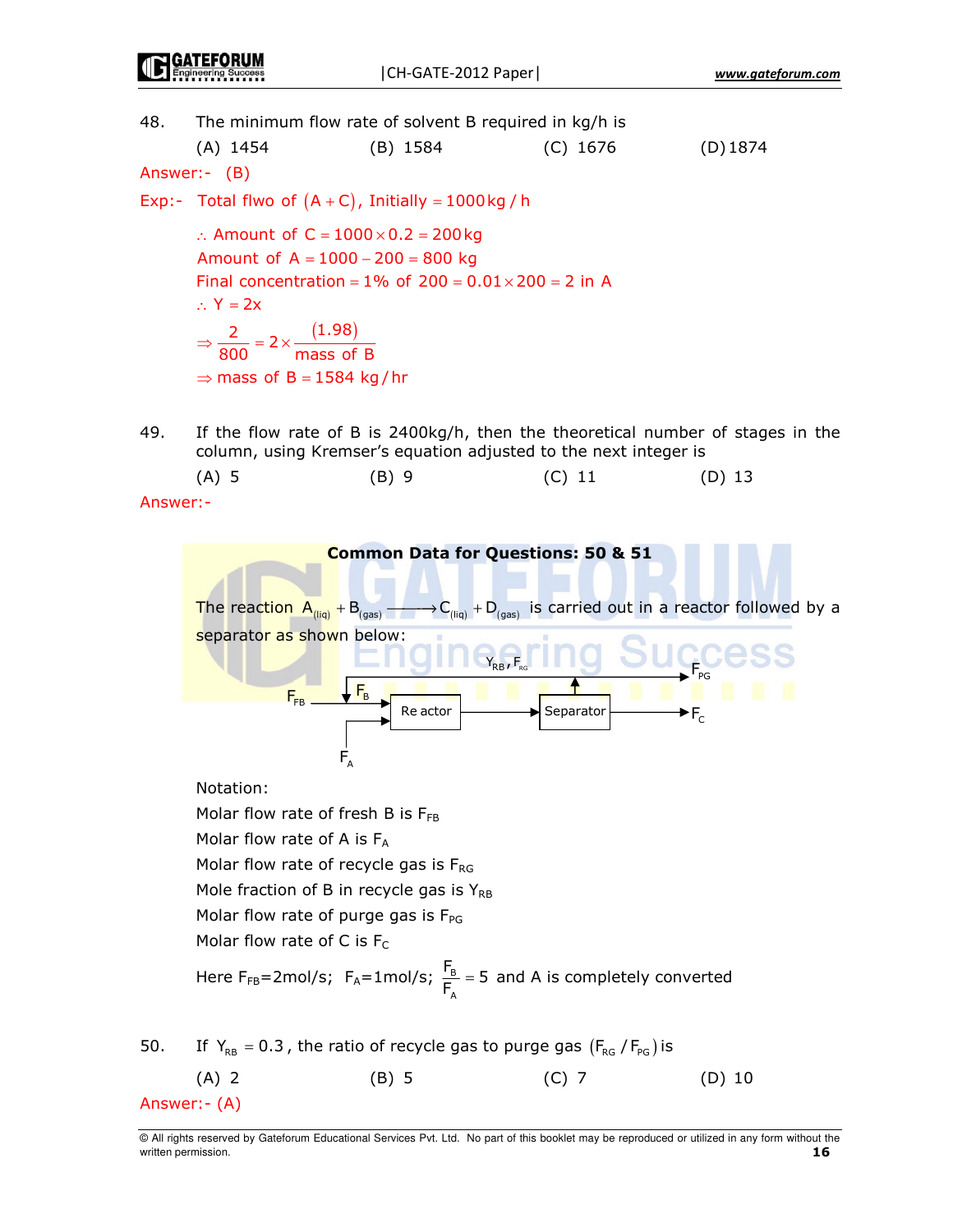If the ratio of recycle gas to purge gas  $(F_{RG}/F_{PG})$  is 4, then  $Y_{RB}$  is 51.

 $(A)$  3/8  $(B)$  2/5  $(C) 1/2$  $(D)$  3/4 Answer: - (A)

## **Statement for Linked Answer Questions: 52 & 53**

A Newtonian fluid of viscosity  $\mu$  flows between two parallel plates due to the motion of the bottom plate as shown below, which is moved with a velocity V. The top plate is stationary.



52. The steady, laminar velocity profile in the x-direction is



Answer: - (B)

# **Statement for Linked Answer Questions: 54 & 55**

The first order liquid phase reaction  $A \rightarrow P$  is conducted isothermally in a plug flow reactor of 5 liter volume. The inlet volumetric flow rate is 1 liter / min and the inlet concentration of A is 2 mole/liter.

54. If the exit concentration of A is 0.5 mole / liter, then the rate constant, in min<sup>-1</sup> is  $(A) 0.06$  $(B) 0.28$  $(C) 0.42$  $(D) 0.64$ 

Answer: - (B)

Exp:- For plug flow reactor,

$$
\tau = \frac{-dc_A}{kC_A} \Rightarrow \ln \frac{C_{A0}}{C_A} = k\tau
$$

$$
k = \frac{\left(\ln \frac{2}{0.5}\right)}{\tau} = \frac{\ln 4}{\left(\frac{5}{1}\right)} = 0.277 \text{ min}^{-1}
$$

<sup>@</sup> All rights reserved by Gateforum Educational Services Pvt. Ltd. No part of this booklet may be reproduced or utilized in any form without the written permission.  $17$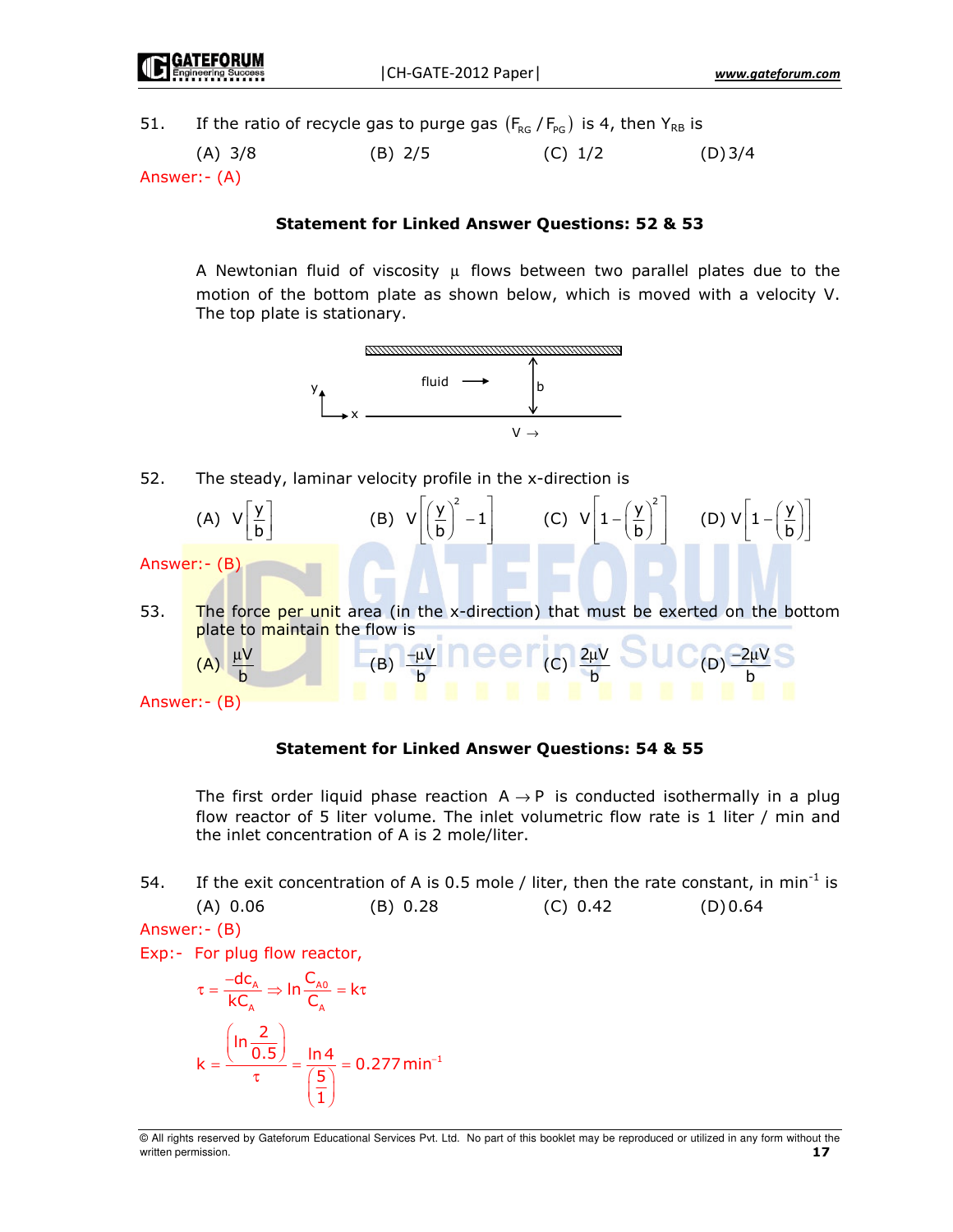55. The plug flow reactor is replaced by 3 mixed flow reactors in series, of 2.0 liters volume. The exact conversion of A (in %) is



$$
1 - X_{A} = \frac{1}{(1 + k\tau)^{3}}
$$
  
\n
$$
\Rightarrow X_{A} = 1 - \frac{1}{(1 + k\tau)^{3}} = 1 - \frac{1}{\left[1 + 0.28 \times \frac{3}{1}\right]^{3}} = 73.659\%
$$

# Q. No. 56 - 60 Carry One Mark Each

56. Which one of the following options is the closest in meaning to the word given below?

# **Mitigate**

| (A) Diminish | (B) Divulge | (C) Dedicate | (D) Denote |
|--------------|-------------|--------------|------------|
|--------------|-------------|--------------|------------|

Answer: (A)

- Choose the most appropriate alternative from the options given below to 57. complete the following sentence: the mission succeeded in its attempt to **Despite several** resolve the conflict. (A) attempts (B) setbacks (C) meetings (D) delegations Answer: (B)
- The cost function for a product in a firm is given by  $5q^2$ , where q is the amount 58. of production. The firm can sell the product at a market price of Rs.50 per unit. The number of units to be produced by the firm such that the profit is maximized is

 $(A)$  5  $(B)$  10  $(C)$  15  $(D)$  25

```
Answer: (A)
```
Exp:-  $P = 50q - 5q^2$ 

 $\frac{dp}{dq} = 50 - 10q$ ;  $\frac{d^2p}{dq^2} < 0$ : p is maximum at  $50 - 10q = 0$  or,  $q = 5$ Else check with options

59. Choose the most appropriate alternative from the options given below to complete the following sentence:

Suresh's dog is the one \_\_\_\_\_\_\_ was hurt in the stampede.  $(A)$  that (B) which  $(C)$  who (D) whom

```
Answer: (A)
```
<sup>@</sup> All rights reserved by Gateforum Educational Services Pvt. Ltd. No part of this booklet may be reproduced or utilized in any form without the written permission. 18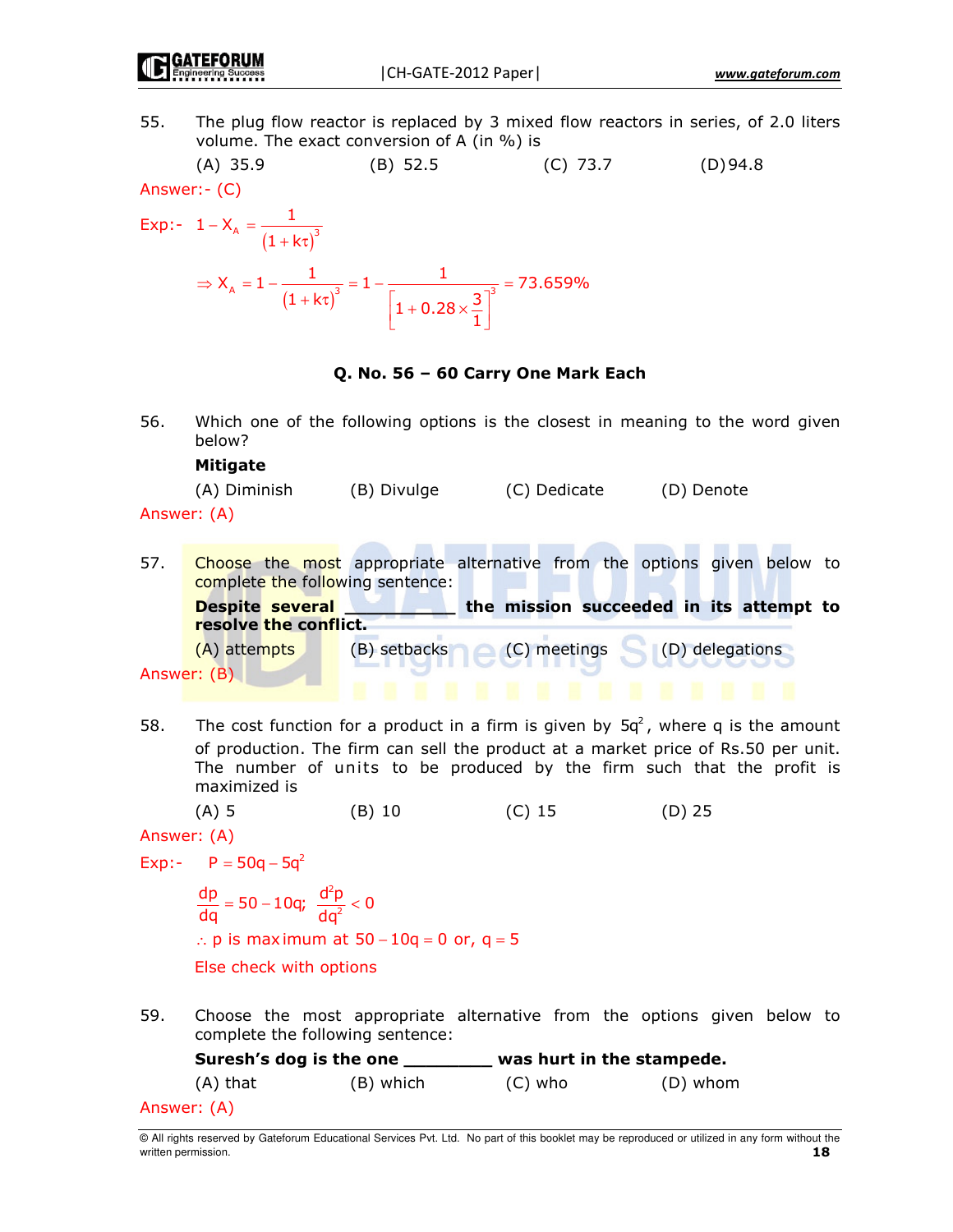60. Choose the grammatically **INCORRECT** sentence:

- (A) They gave us the money back less the service charges of Three Hundred rupees.
- (B) This country's expenditure is not less than that of Bangladesh.
- (C) The committee initially asked for a funding of Fifty Lakh rupees, but later settled for a lesser sum.
- (D) This country's expenditure on educational reforms is very less

Answer: (D)

# Q. No. 61 – 65 Carry Two Marks Each

61. An automobile plant contracted to buy shock absorbers from two suppliers X and Y. X supplies 60% and Y supplies 40% of the shock absorbers. All shock absorbers are subjected to a quality test. The ones that pass the quality test are considered reliable Of X's shock absorbers, 96% are reliable. Of Y's shock absorbers, 72% are reliable.

The probability that a randomly chosen shock absorber, which is found to be reliable, is made by Y is



62. A political party orders an arch for the entrance to the ground in which the annual convention is being held. The profile of the arch follows the equation  $y = 2x - 0.1x^2$ where y is the height of the arch in meters. The maximum possible height of the arch is

(A) 8 mete rs (B) 10 mete rs (C) 12 mete rs (D) 14 meters

```
Answer: (B)
Exp:- y = 2x - 0.1x^2
```

```
2
    2
\frac{dy}{dx} = 2 - 0.2xďy
       < 0 \therefore y maximises at 2 – 0.2x = 0
\mathsf{dx}\Rightarrow x = 10
∴ y = 20 - 10 = 10 m
```
63. Wanted Temporary, Part-time persons for the post of Field Interviewer to conduct personal interviews to collect and collate economic data. Requirements: High School-pass, must be available for Day, Evening and Saturday work. Transportation paid, expenses reimbursed.

Which one of the following is the best inference from the above advertisement?

<sup>©</sup> All rights reserved by Gateforum Educational Services Pvt. Ltd. No part of this booklet may be reproduced or utilized in any form without the written permission. **19**